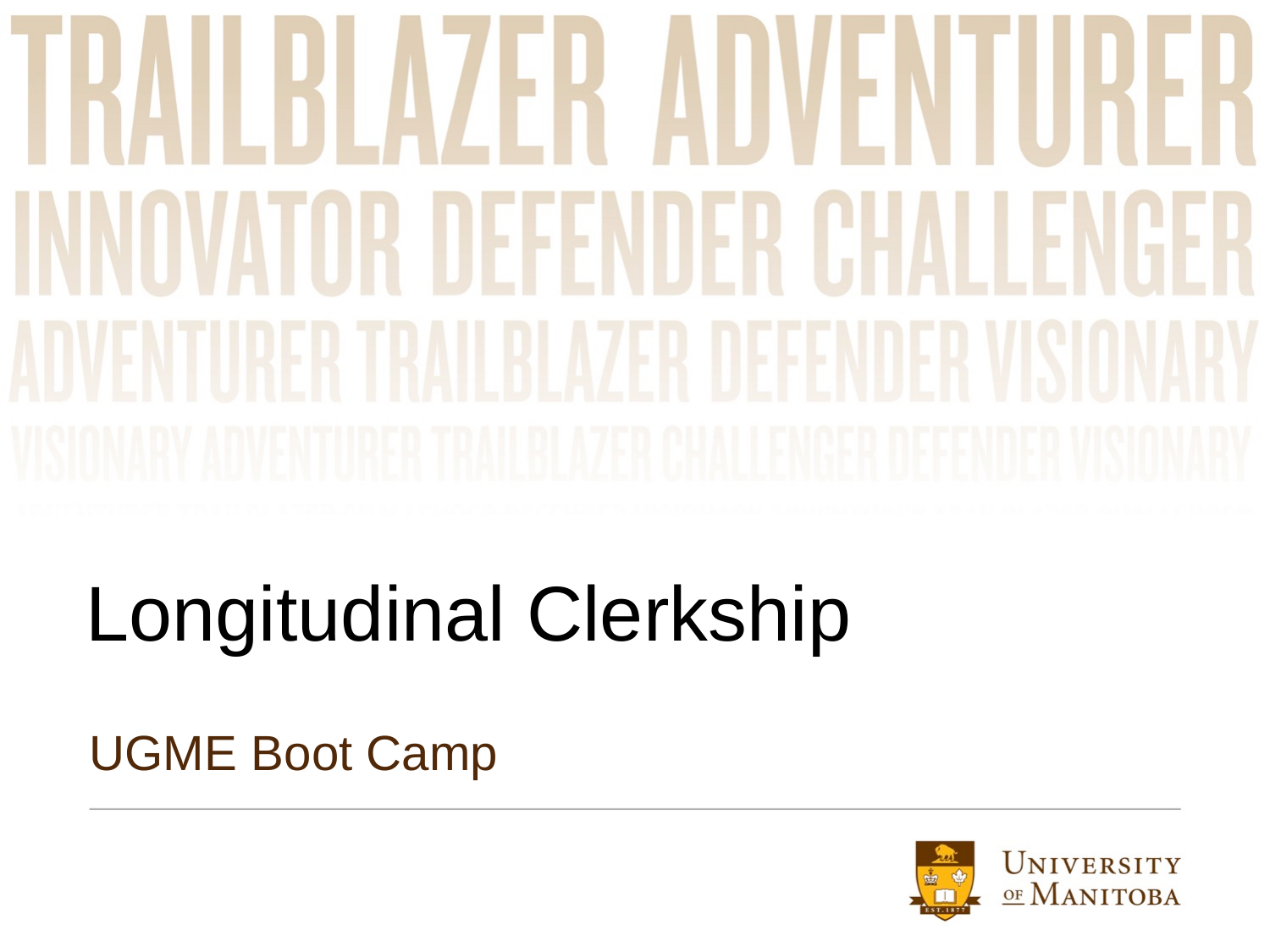# **Outline of Presentation**

- What is a Longitudinal Integrated Clerkship (LInC)? **Principles Beginnings** Types of LInCs Variables
- Outcomes
- Disadvantages of a LInC
- Brandon LInC
- Lessons learned from the first year
- Future for U of M

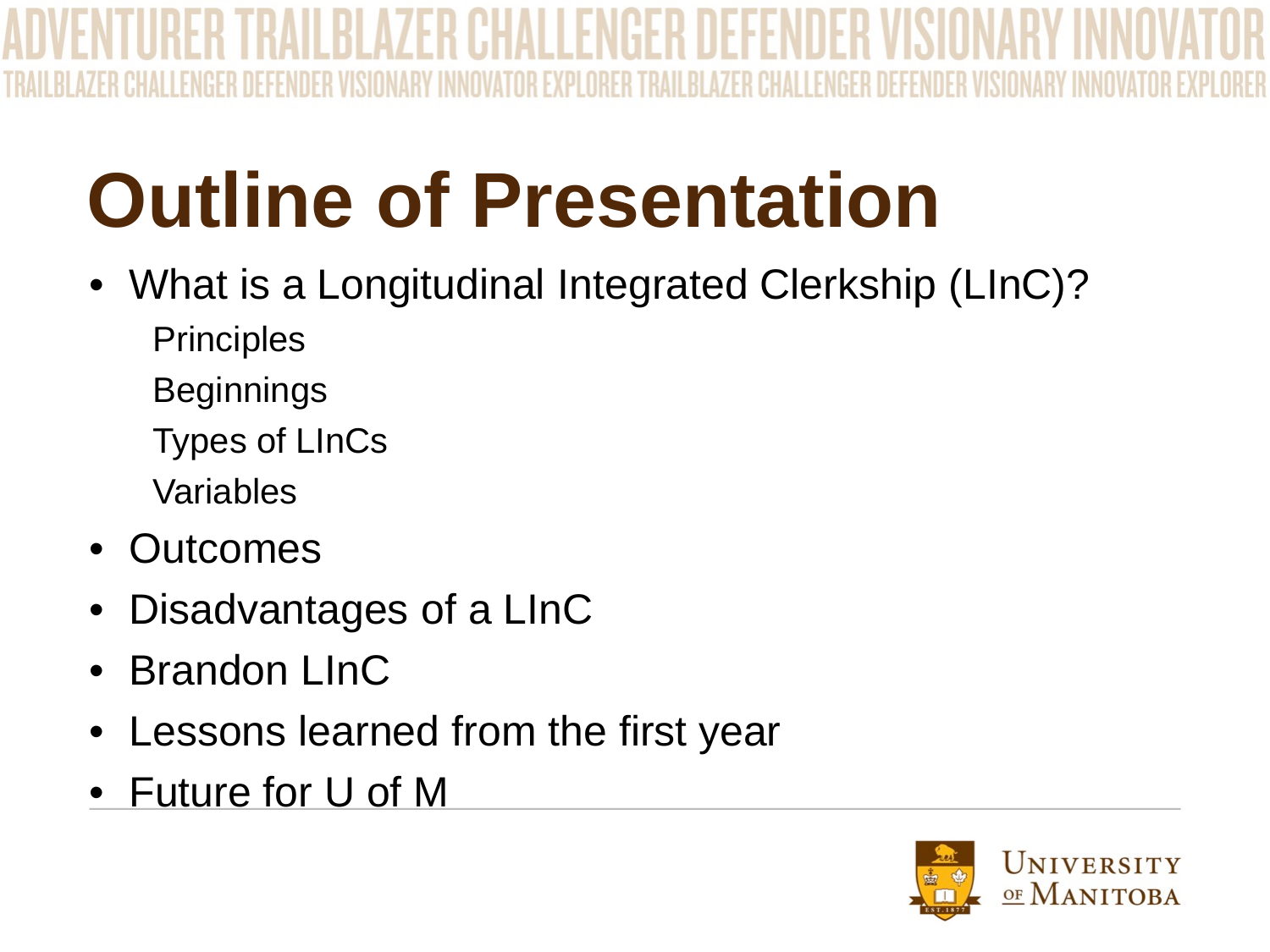### **LInC Principles**

- Continuity underpins the educational rational for an LInC
- Commission on Education of Health Professionals for the twenty-first century in 2010 concluded that one the main issues with medical education is fragmentation of curriculum.
- The Commission recommended A greater emphasis on teamwork Continuous rather than episodic care Primary rather than hospital focused care

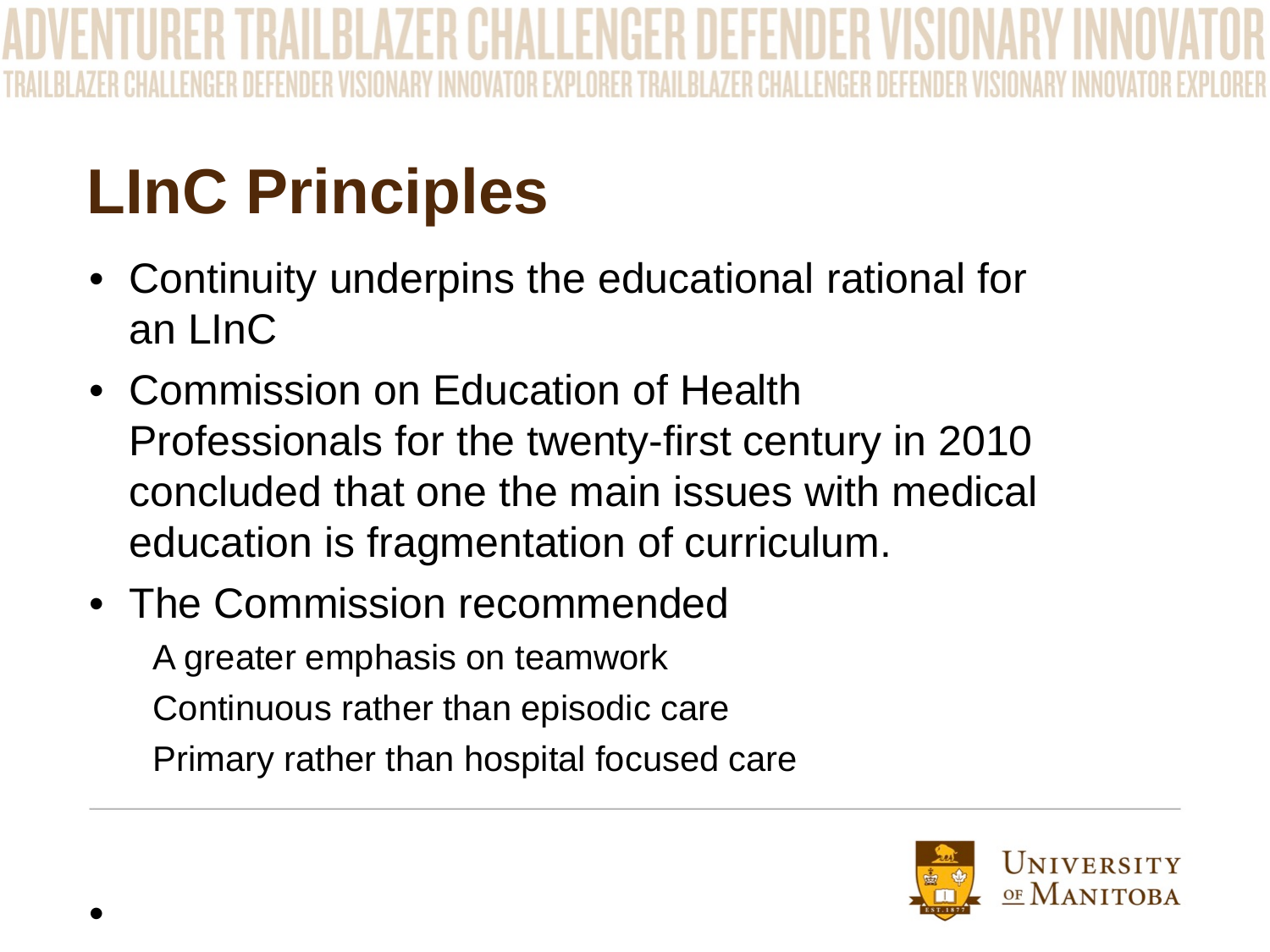### **LInC Principles 2**

- Longitudinal exposure to the same preceptors over the course of the year to help strengthen relationships between preceptors and students
- Longitudinal exposure to a group of patients over the course of a year
- Integration of learning

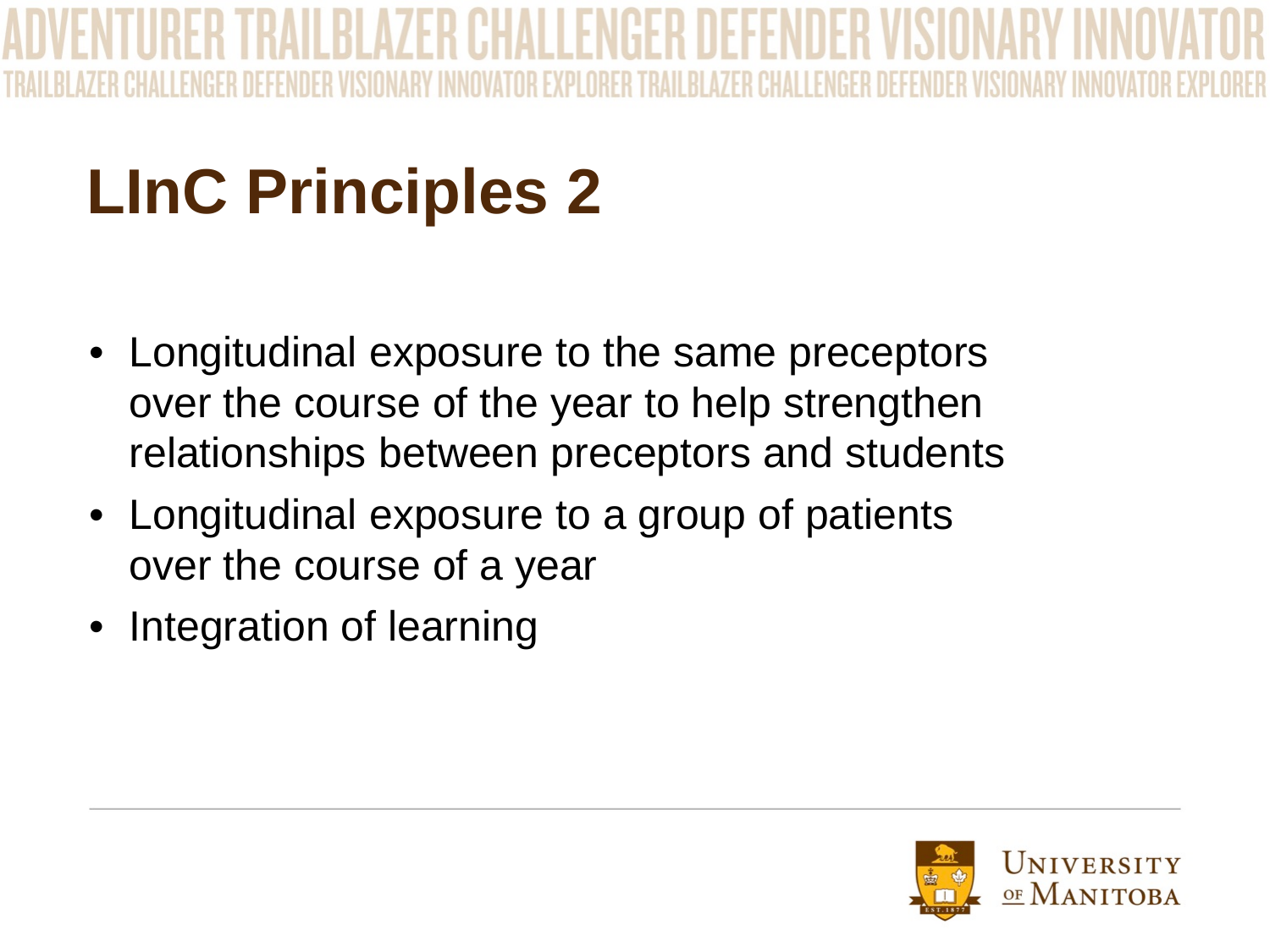### **LInC Beginnings**

- LInCs are not new
- First LInC was established in 1971 in Minnesota
- Major reason for establishing the first one was to try to improve populating the rural area with physicians
- Now offered in many countries including Australia, Canada, US, Singapore, Britain

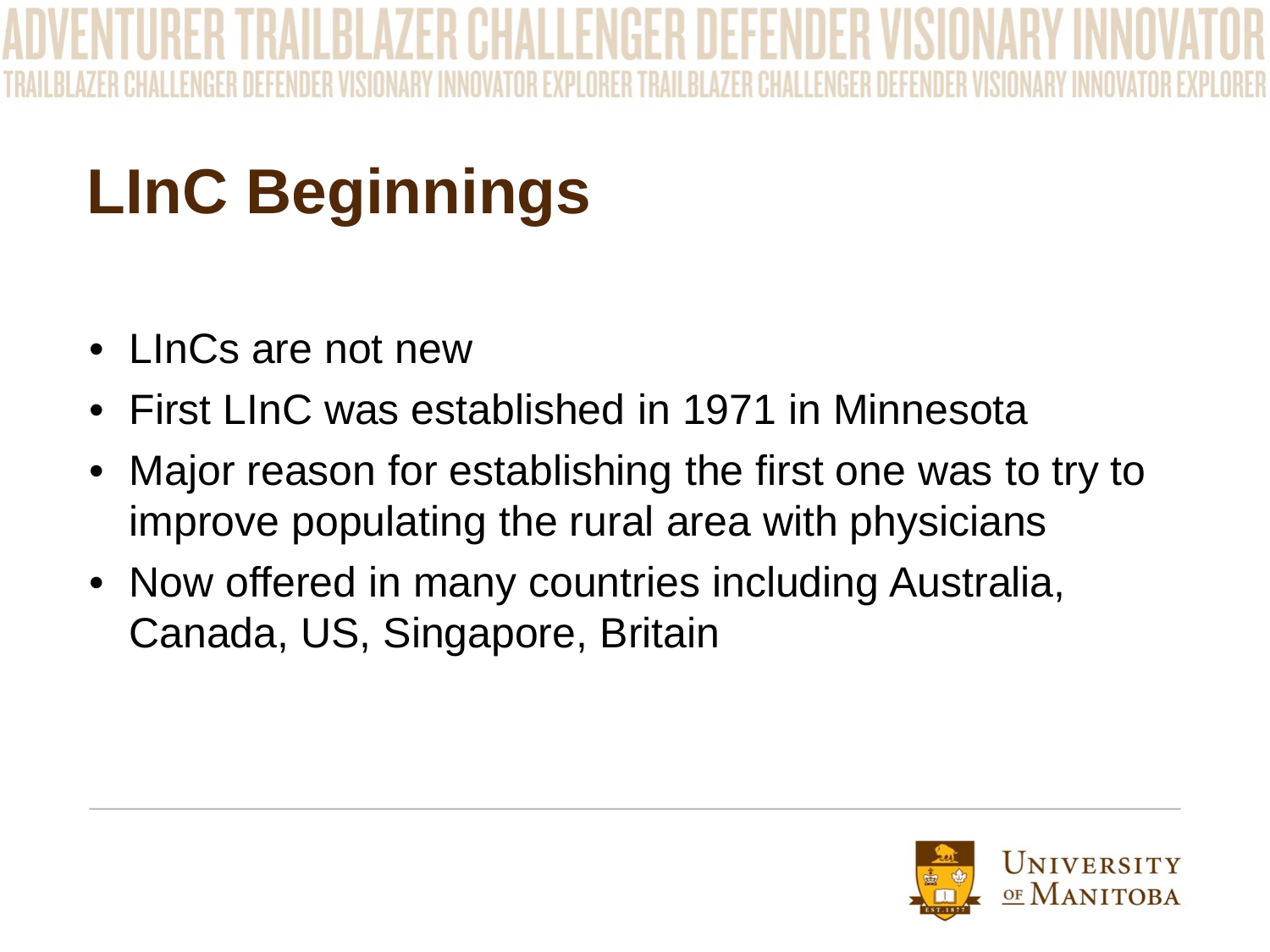### **LInC Beginnings 2**

- Consortium now includes 80 programs across the world including Canada, US, Singapore, China, Australia and South Africa
- Settings as urban as Harvard and UC San Francisco and as rural as very small towns in Australia and the Midwest US
- 11/17 medical schools in Canada offer a version (NOSM is all in)

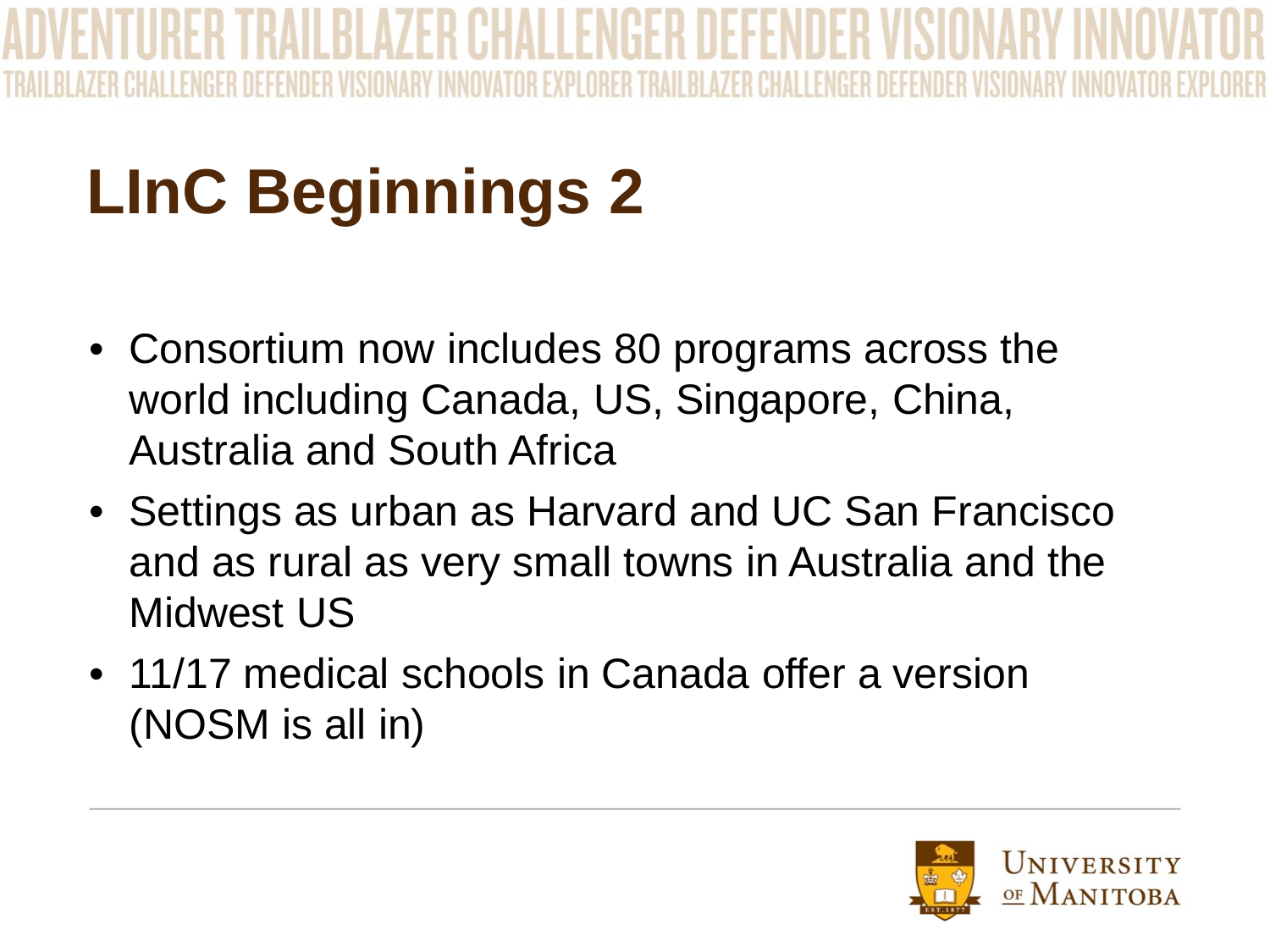### **Types of LInC**

- There is a saying in the LInC community that if you have seen an LInC you have seen one LInC
- LInC development is often site specific
- Styles

Family Physician predominant – usually rural in sites where there are not a lot of specialists Parallel stream – usually in large cities

Hybrid – Brandon one is considered a hybrid

**Duration** 

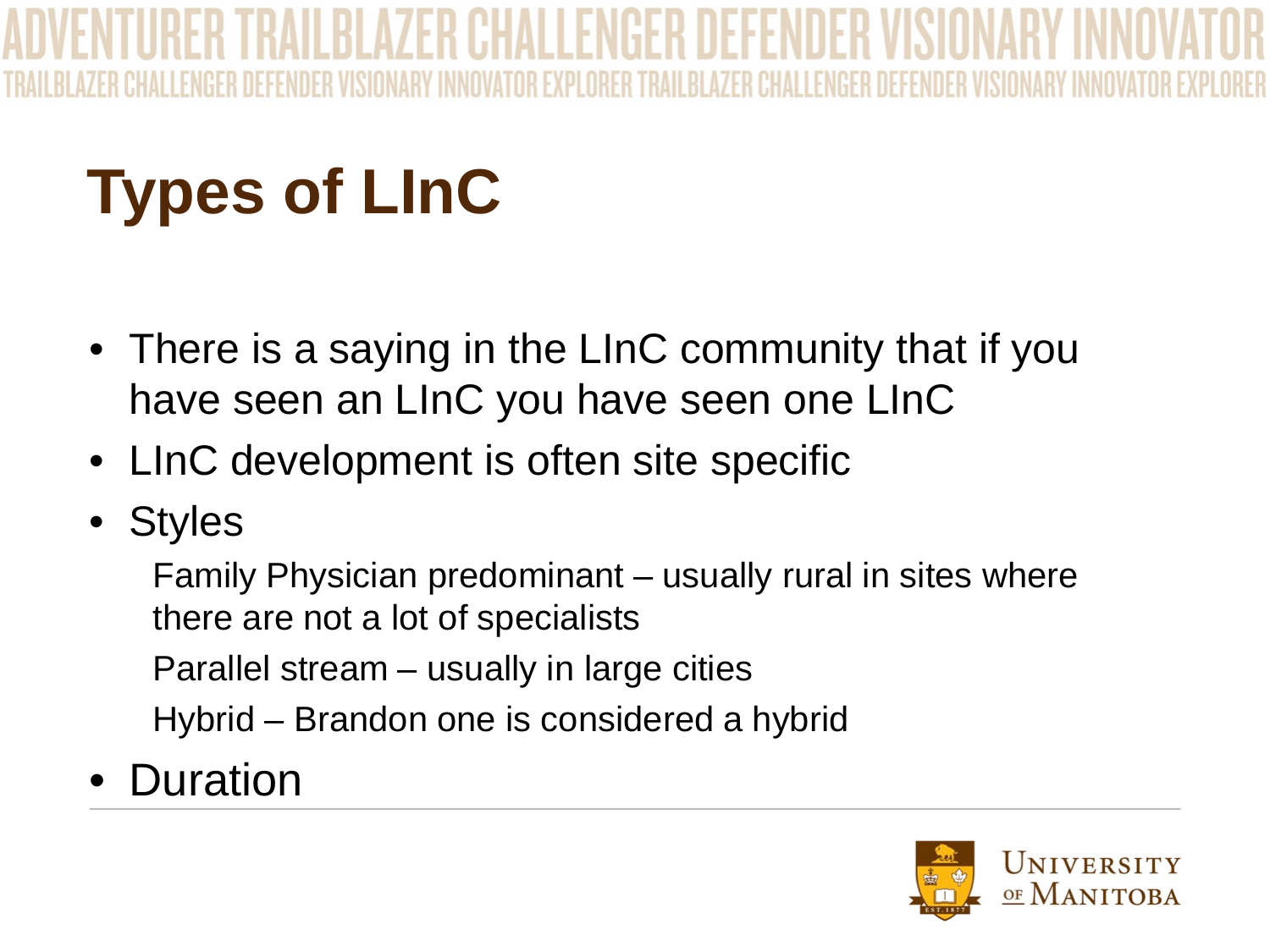### **RAILBLAZER CHALLEN GER DEFENDER** DEFENDER VISIONARY INNOVATOR EXPLORER TRAILBLAZER CHALLENGER

|                                                  | <b>MON</b>   | <b>TUES</b> | <b>WED</b>      | <b>THUR</b>  | <b>FRI</b> | W/E                                                |  |  |  |
|--------------------------------------------------|--------------|-------------|-----------------|--------------|------------|----------------------------------------------------|--|--|--|
| $8 - 9$                                          | <b>HCS</b>   | <b>HCS</b>  | <b>HCS</b>      | <b>HCS</b>   | <b>HCS</b> |                                                    |  |  |  |
| $9 - 12$<br>(you may be<br>scheduled to<br>work) | <b>PCS</b>   | <b>PCS</b>  | <b>PCS</b>      | <b>PCS</b>   | <b>SES</b> | <b>HCS</b><br>(you may be<br>scheduled to<br>work) |  |  |  |
| $12 - 1$                                         | <b>BREAK</b> |             |                 |              |            |                                                    |  |  |  |
| $1 - 4$<br>(you may be<br>scheduled to<br>work)  | <b>DTS</b>   | <b>PCS</b>  | <b>Personal</b> | VAR - Case 1 | <b>SES</b> | <b>HCS</b><br>(you may be<br>scheduled to<br>work) |  |  |  |
|                                                  | VAR - Case 1 |             | <b>Study</b>    | VAR - Case 2 |            |                                                    |  |  |  |
| $7 - 11$                                         |              | <b>HCS</b>  |                 |              |            |                                                    |  |  |  |

| Legend                                                 |
|--------------------------------------------------------|
| <b>DTS = Distributed Tutorial Session</b>              |
| VAR = Virtual Academic Rounds                          |
| <b>PCS = Primary Care Sessions</b>                     |
| <b>HCS = Hospital Care Sessions (On-Call Sessions)</b> |
| <b>SES = Specialty Enhancement Sessions</b>            |

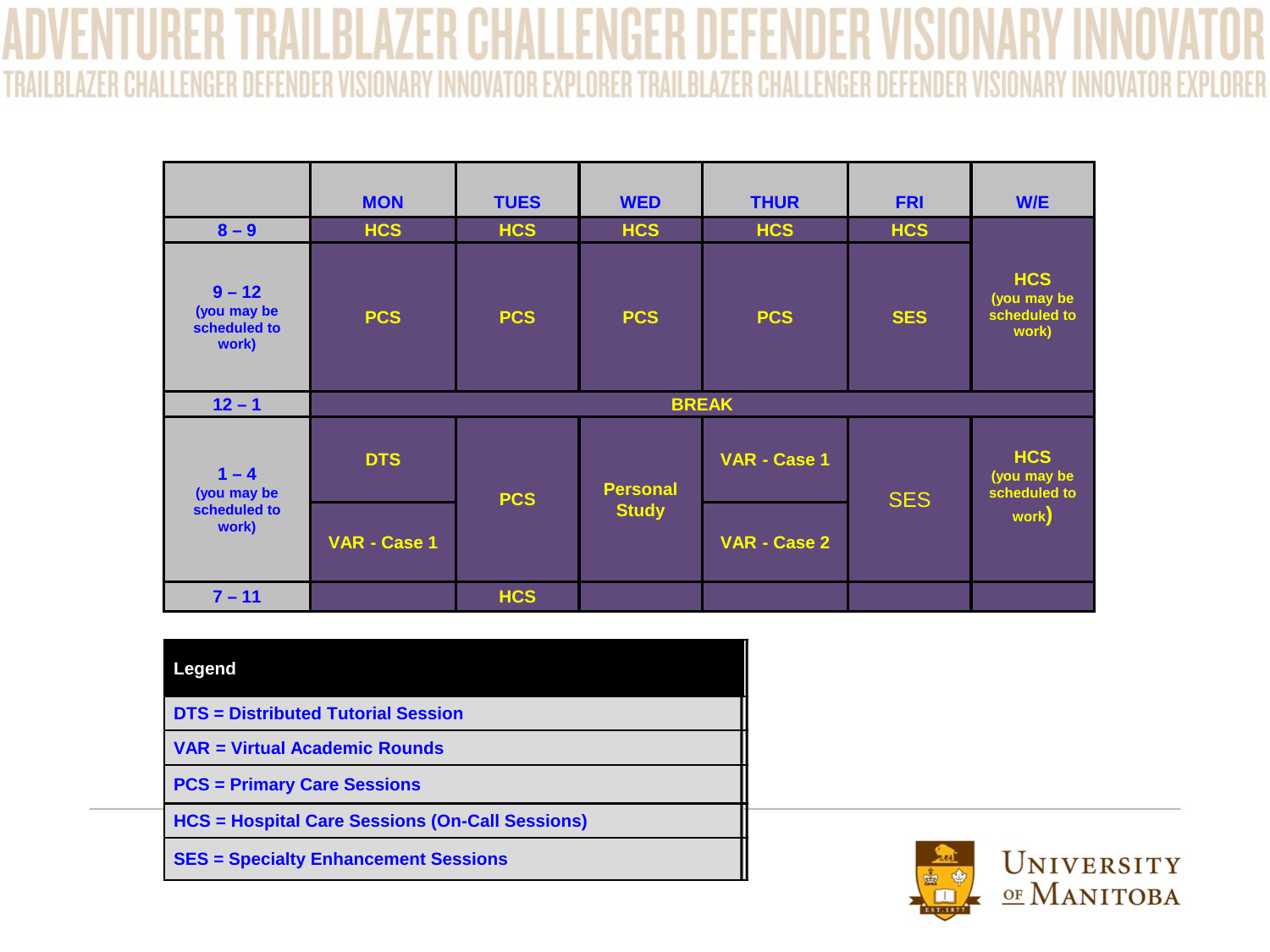### **TRAILBI A7FR CHALL ENGER DEFENDER** CHALLENGER DEFENDER VISIONARY INNOVATOR EXPLORER TRAILBLAZER CHALLENGER DEFENDER VISI

| Monday                                       | Tuesday                                        | Wednesday                                    | Thursday                                      | Friday                         |
|----------------------------------------------|------------------------------------------------|----------------------------------------------|-----------------------------------------------|--------------------------------|
| Medicine clinic                              | <b>Family and Community</b><br>Medicine clinic | Psychiatry clinic                            | Patient panel and self-<br>directed learning* | Surgery (operating<br>room)    |
| <b>Urgent Care</b>                           | Patient panel and self-<br>directed learning*  | Pediatrics clinic                            | Surgery clinic                                | <b>PISCES</b> school           |
| Reflections group                            |                                                | $\blacksquare$                               | $\bullet$                                     |                                |
| Monday                                       | Tuesday                                        | Wednesday                                    | Thursday                                      | Friday                         |
| Medicine clinic                              | <b>Family and Community</b><br>Medicine clinic | Psychiatry clinic                            | Gynecology clinic                             | Anesthesia<br>(operating room) |
| Patient panel and<br>self-directed learning* | <b>PISCES</b> school                           | Patient panel and<br>self-directed learning* | Neurology clinic                              | Anesthesia<br>(operating room) |
|                                              | <b>Emergency Medicine</b>                      |                                              |                                               |                                |

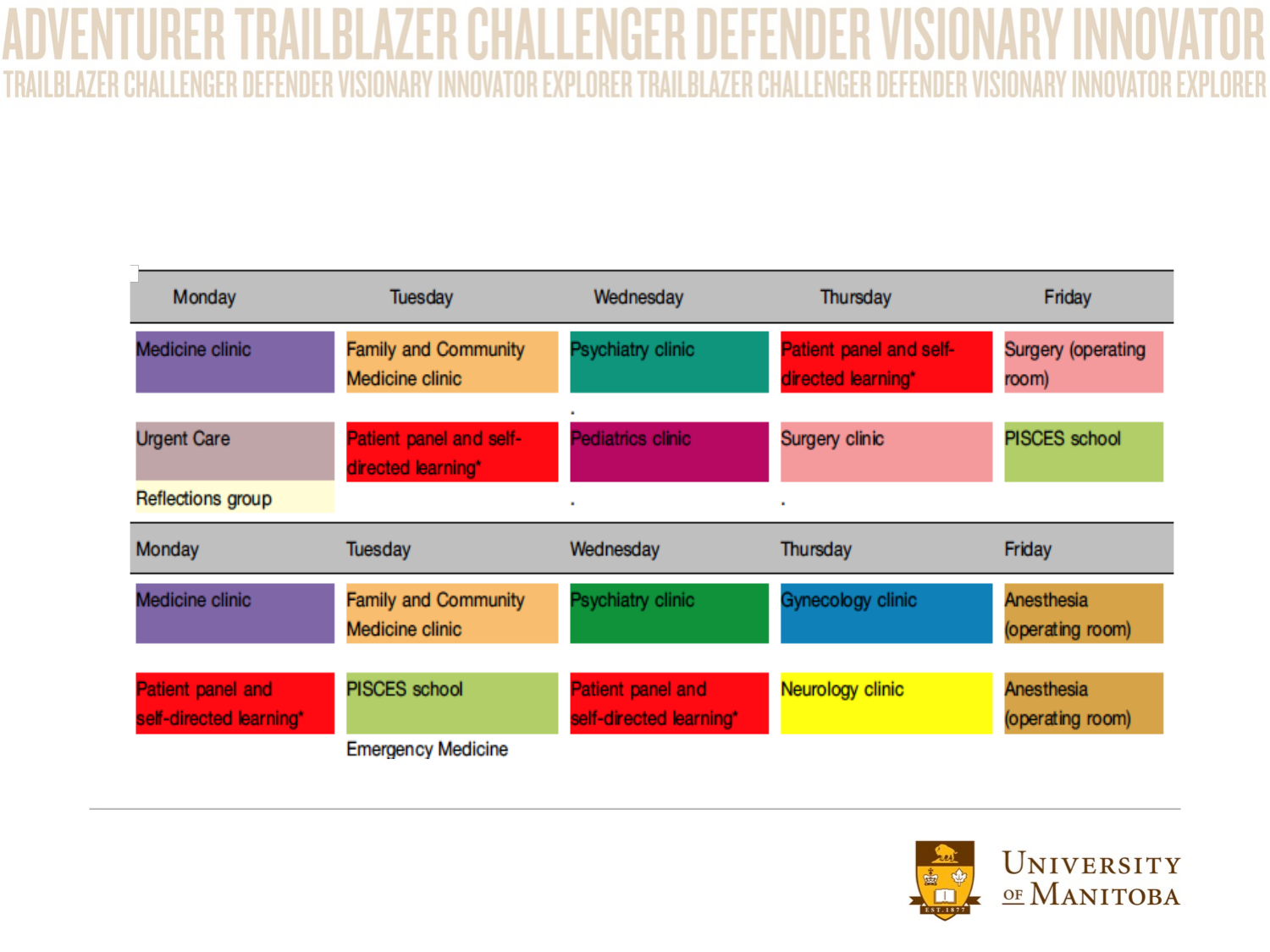### **CER DEFENDER** ER VISIONARY I ATOR FXPI ORFR TRAILRI A7FR CHALL ENGER

| <b>Weeks</b>     |               |                    | $\overline{2}$  | 3            | 4              | 51                     | 6              | $\overline{7}$   | 8              | $\overline{9}$        | 10             | 11             | 12           |
|------------------|---------------|--------------------|-----------------|--------------|----------------|------------------------|----------------|------------------|----------------|-----------------------|----------------|----------------|--------------|
|                  |               |                    |                 |              |                |                        |                |                  |                |                       |                |                |              |
|                  |               |                    |                 | Oct 15-Oct   | Oct 22-Oct     | Oct 29 - Nov Nov 5-Nov |                |                  |                | Nov 19-Nov Nov 26-Dec |                | Dec 10-Dec     | Dec 17-Dec   |
|                  |               | <b>Oct 1-Oct 7</b> | Oct 8-Oct 14 21 |              | 28             | 4                      | $ 11\rangle$   | <b>Nov 12-18</b> | <b>25</b>      | $\overline{2}$        | Dec 3-Dec 9 16 |                | 23           |
|                  | Pre-Clerkship |                    |                 |              |                |                        |                |                  |                |                       |                |                |              |
| <b>Student 1</b> |               | <b>SUR</b>         | <b>SUR</b>      | <b>OBGYN</b> | <b>OBGYN</b>   | <b>IM</b>              | <b>HSP MED</b> | <b>PEDS</b>      | <b>PEDS</b>    | <b>SUR</b>            | <b>EM</b>      | <b>ANA</b>     | Psych        |
|                  | Sept 29       |                    |                 |              |                |                        |                |                  |                |                       |                |                |              |
| <b>Student 2</b> | - 1           | <b>OBGYN</b>       | <b>OBGYN</b>    | <b>IM</b>    | <b>HSP MED</b> | <b>PEDS</b>            | <b>PEDS</b>    | <b>SUR</b>       | <b>SUR</b>     | <b>ANA</b>            | Psych          | Psych          | <b>OBGYN</b> |
|                  | Aug 28 -      |                    |                 |              |                |                        |                |                  |                |                       |                |                |              |
|                  |               |                    |                 |              |                |                        |                |                  |                |                       |                |                |              |
| <b>Student 3</b> |               | <b>IM</b>          | <b>HSP MED</b>  | <b>PEDS</b>  | <b>PEDS</b>    | Psych                  | <b>SUR</b>     | <b>ANA</b>       | Psych          | Psych                 | <b>HSP MED</b> | <b>HSP MED</b> | Ortho        |
|                  |               |                    |                 |              |                |                        |                |                  |                |                       |                |                |              |
| <b>Student 4</b> |               | <b>EM</b>          | <b>PEDS</b>     | Psych        | Psych          | <b>OBGYN</b>           | <b>OBGYN</b>   | <b>EM</b>        | <b>HSP MED</b> | Optha/ENT SUR         |                | <b>SUR</b>     | <b>IM</b>    |

| <b>SUR</b>     | <b>Surgery</b>                   |
|----------------|----------------------------------|
| <b>OBGYN</b>   | <b>Obstetrics and Gynecology</b> |
| IM             | <b>Internal Medicine</b>         |
| <b>HSP MED</b> | <b>Hospital Medicine</b>         |
| <b>PEDS</b>    | <b>Pediatrics</b>                |

| <b>Surgery</b>                   | EM.        | <b>Emergency Medicine</b>     |
|----------------------------------|------------|-------------------------------|
| <b>Obstetrics and Gynecology</b> | <b>ANA</b> | Anaesthesia                   |
| <b>Internal Medicine</b>         | Psych      | <b>Psychiatry</b>             |
| <b>Hospital Medicine</b>         | Ortho      | <b>Orthopedics</b>            |
| <b>Pediatrics</b>                | Optha/ENT  | Ear, Nose Throat, Opthamology |

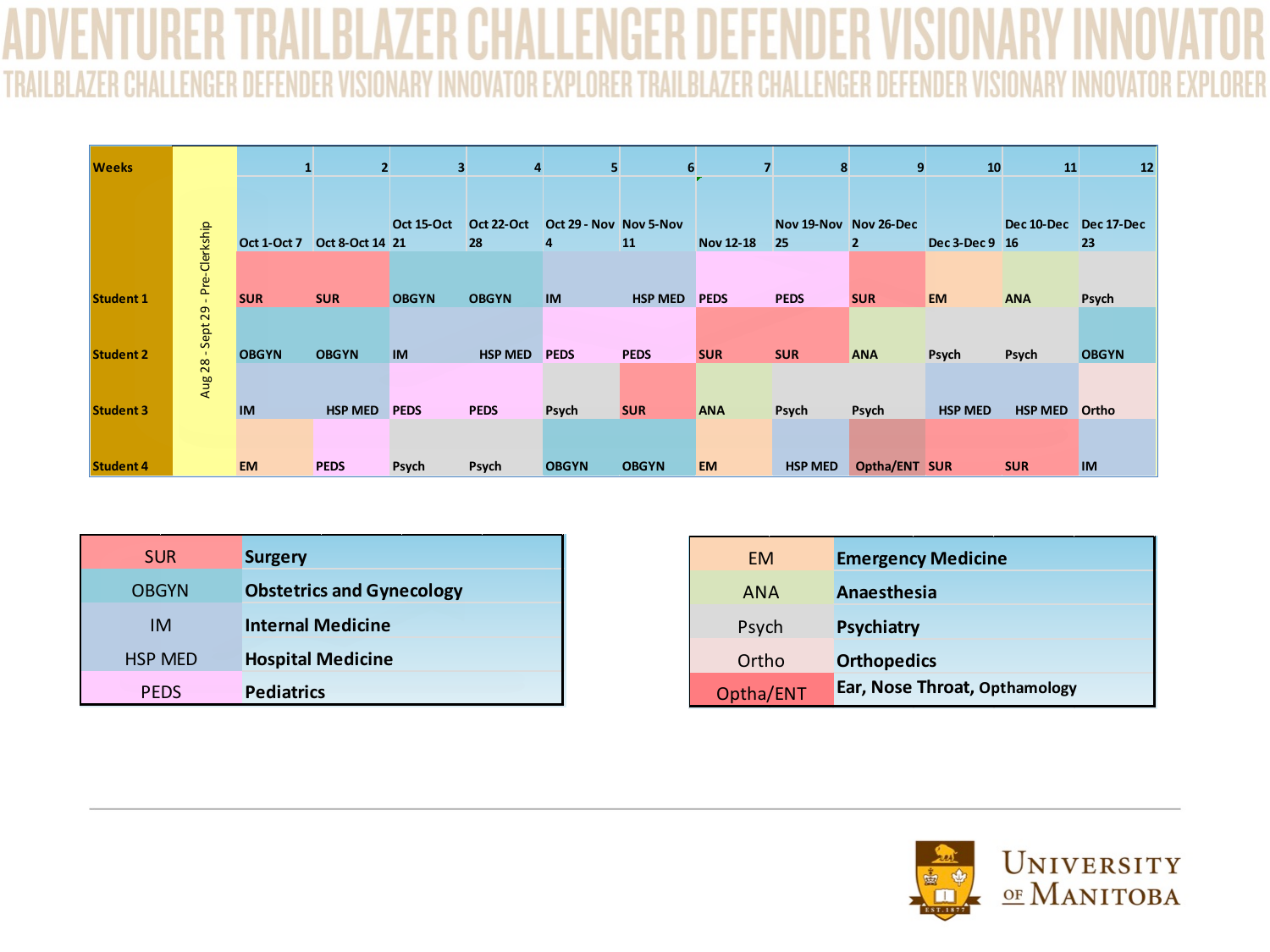- Walters et. al. (2012) review of LInCs
- 18 studies were identified looking at academic outcomes using a variety of indicators including University specific exams Shelf subject exams USMLE 1 and 2 **OSCEs**

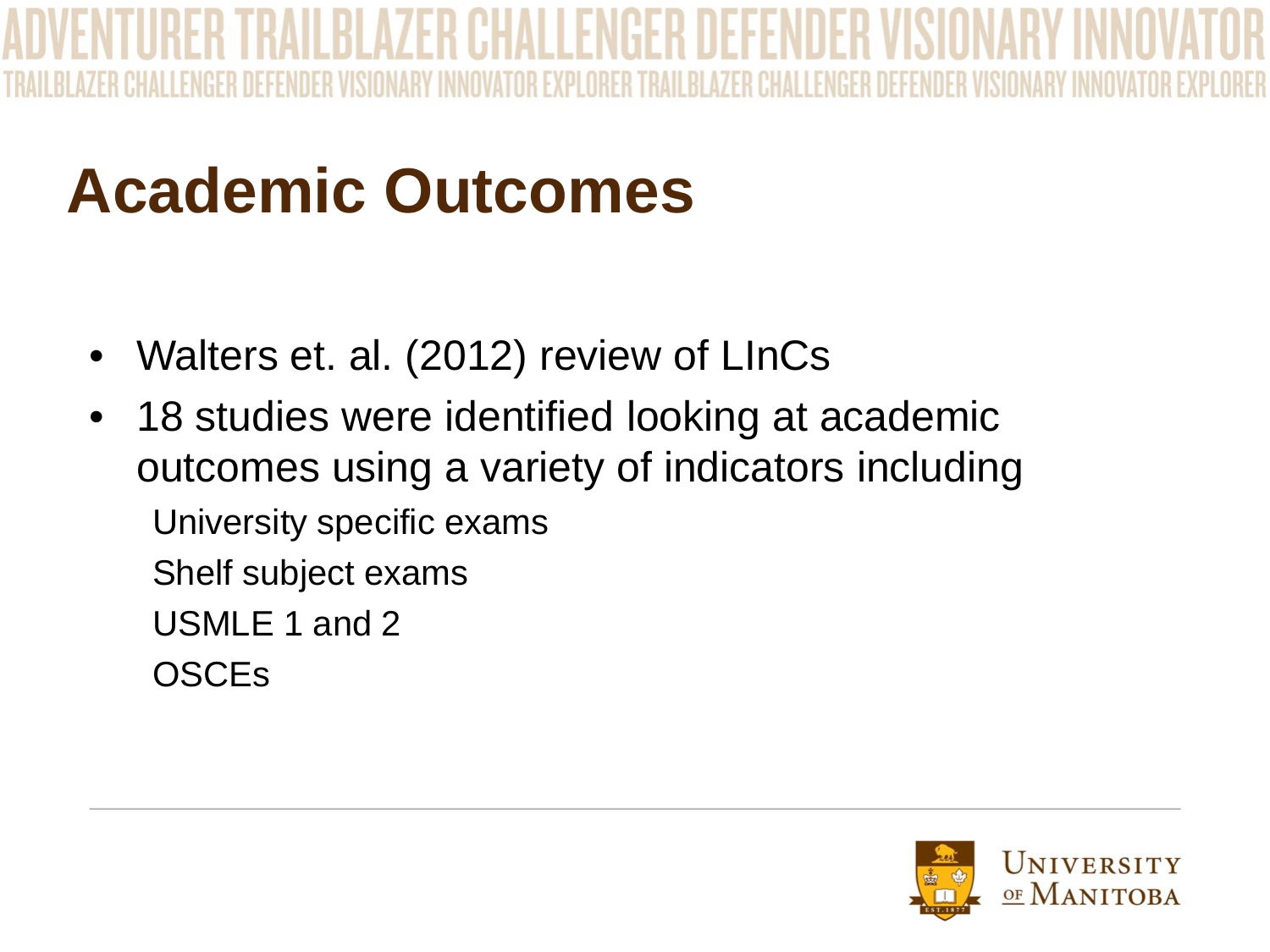- 14 comparisons showed LIC students did better than TBR
- 18 comparisons demonstrated similar outcomes
- 1 comparison where outcomes were poorer

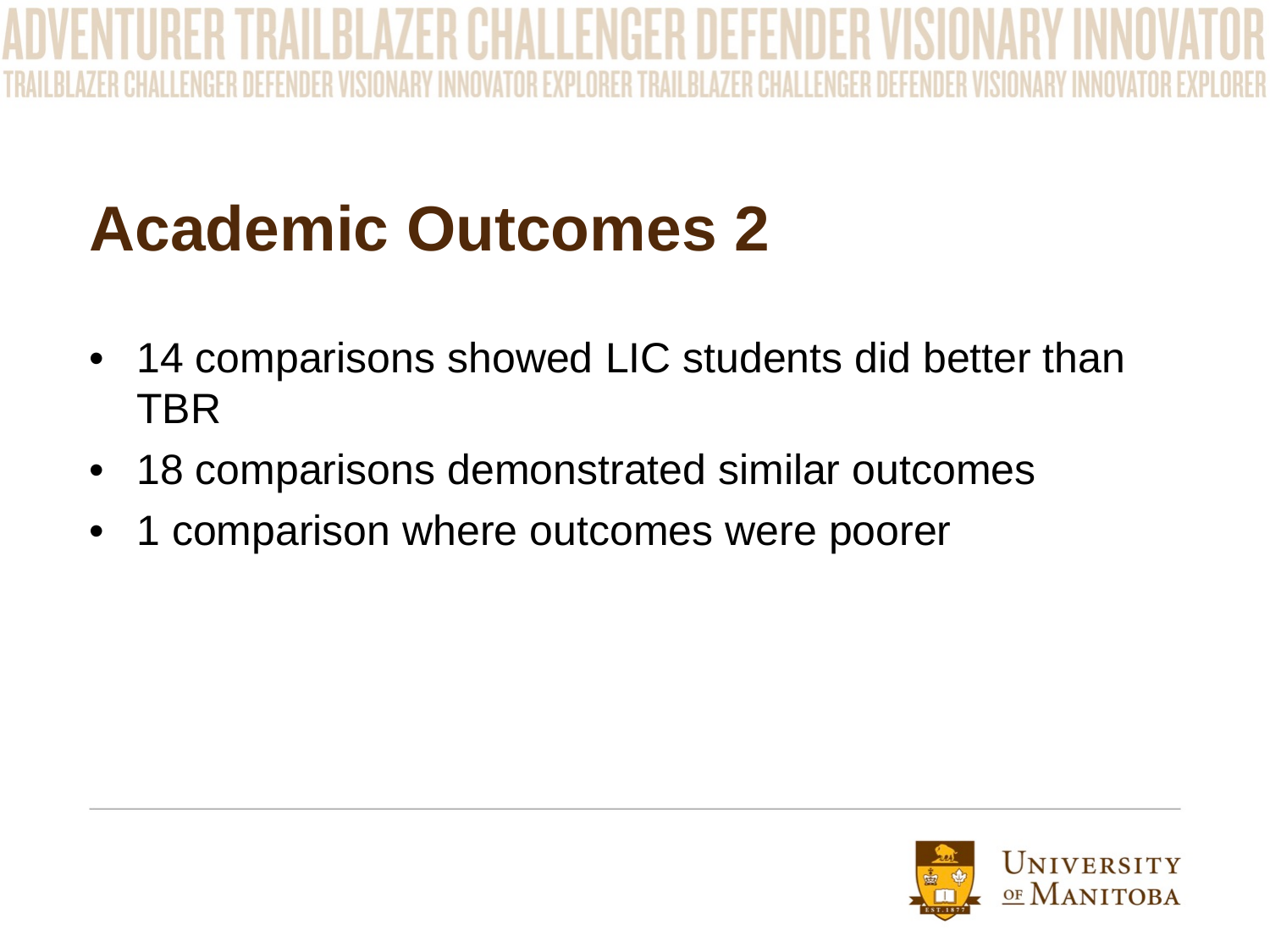• UC San Francisco developed a longitudinal clerkship in a teaching hospital setting using outpatient clinics

|                               |                                     | Ν         | Mean (SD)                  | P-value |
|-------------------------------|-------------------------------------|-----------|----------------------------|---------|
| Internal medicine             | <b>Traditional</b><br><b>PISCES</b> | 171<br>23 | 81.9 (7.9)<br>83.0 (8.3)   | 0.52    |
| Obstetrics and<br>gynecology* | <b>Traditional</b>                  | 176       | 74.2 (7.3)                 | 0.40    |
|                               | <b>PISCES</b>                       | 15        | 72.4 (11.9)                |         |
| Pediatrics                    | <b>Traditional</b><br><b>PISCES</b> | 182<br>23 | 87.7 (10.8)<br>85.7 (11.2) | 0.38    |
| Surgery                       | <b>Traditional</b><br><b>PISCES</b> | 191<br>23 | 73.5 (8.0)<br>73.3 (9.6)   | 0.93    |

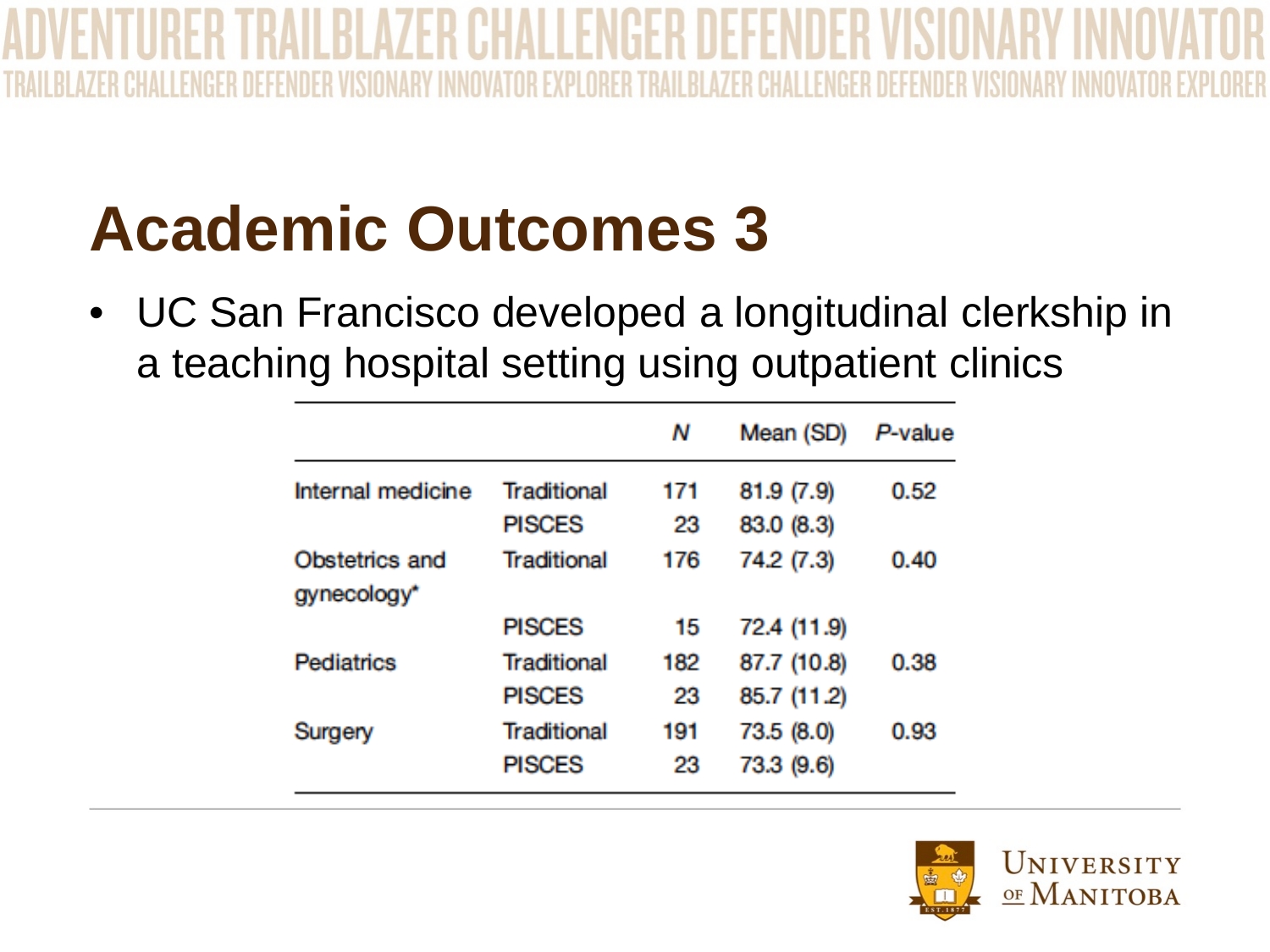- In OSCE style exam with eight stations PISCES students did slightly better than traditional clerkship students
- 67.1% correct (SD4.3) versus 65.6% (SD4.6) respectively,  $P < 0.05$

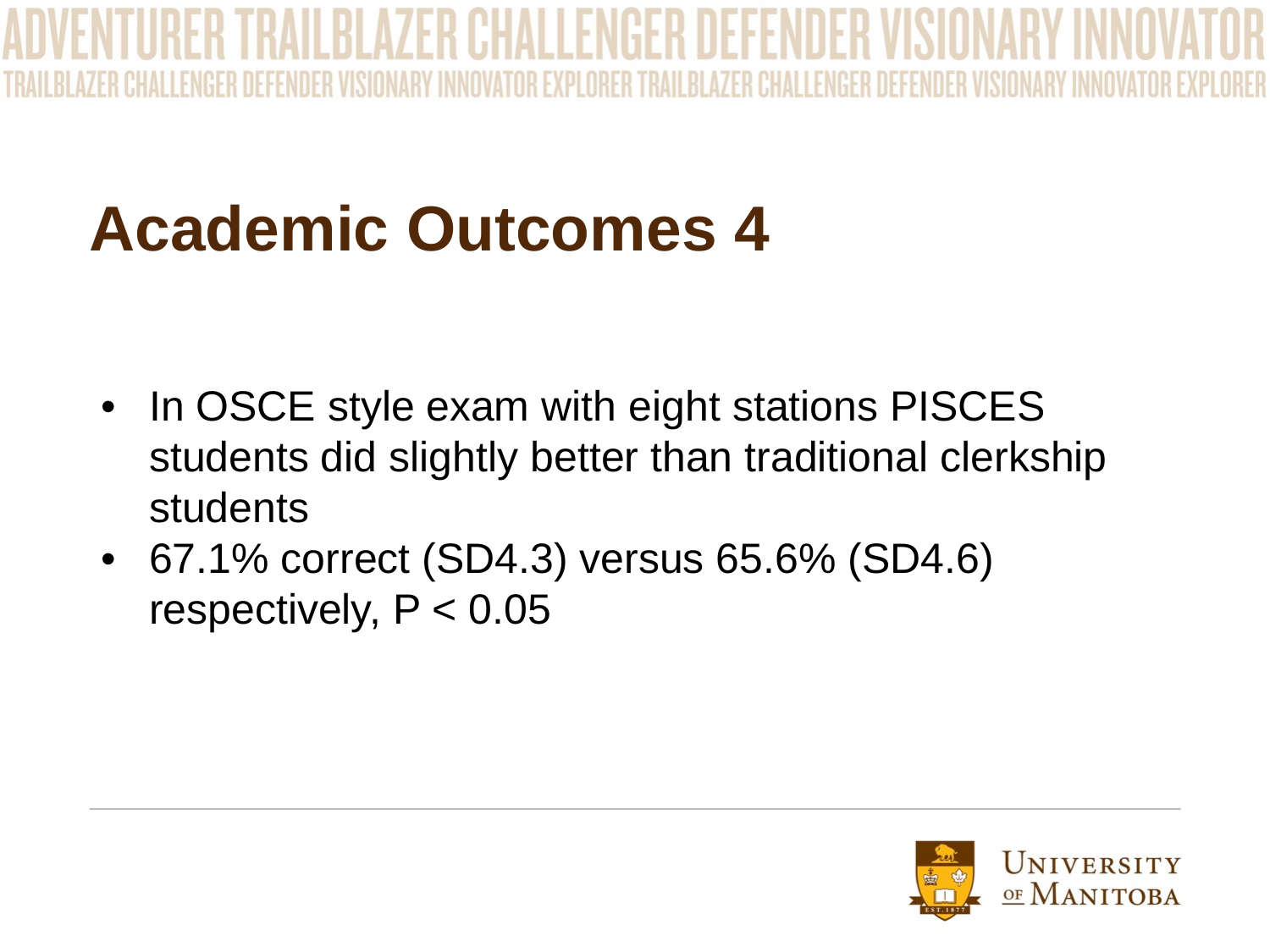### **Clinical Performance**

- Increased patient-centered skills
- A deeper understanding of the psychosocial component of the biopsychosocial model of illness
- More actively contribute to the health care of patient
- Improved understanding of their own limits.

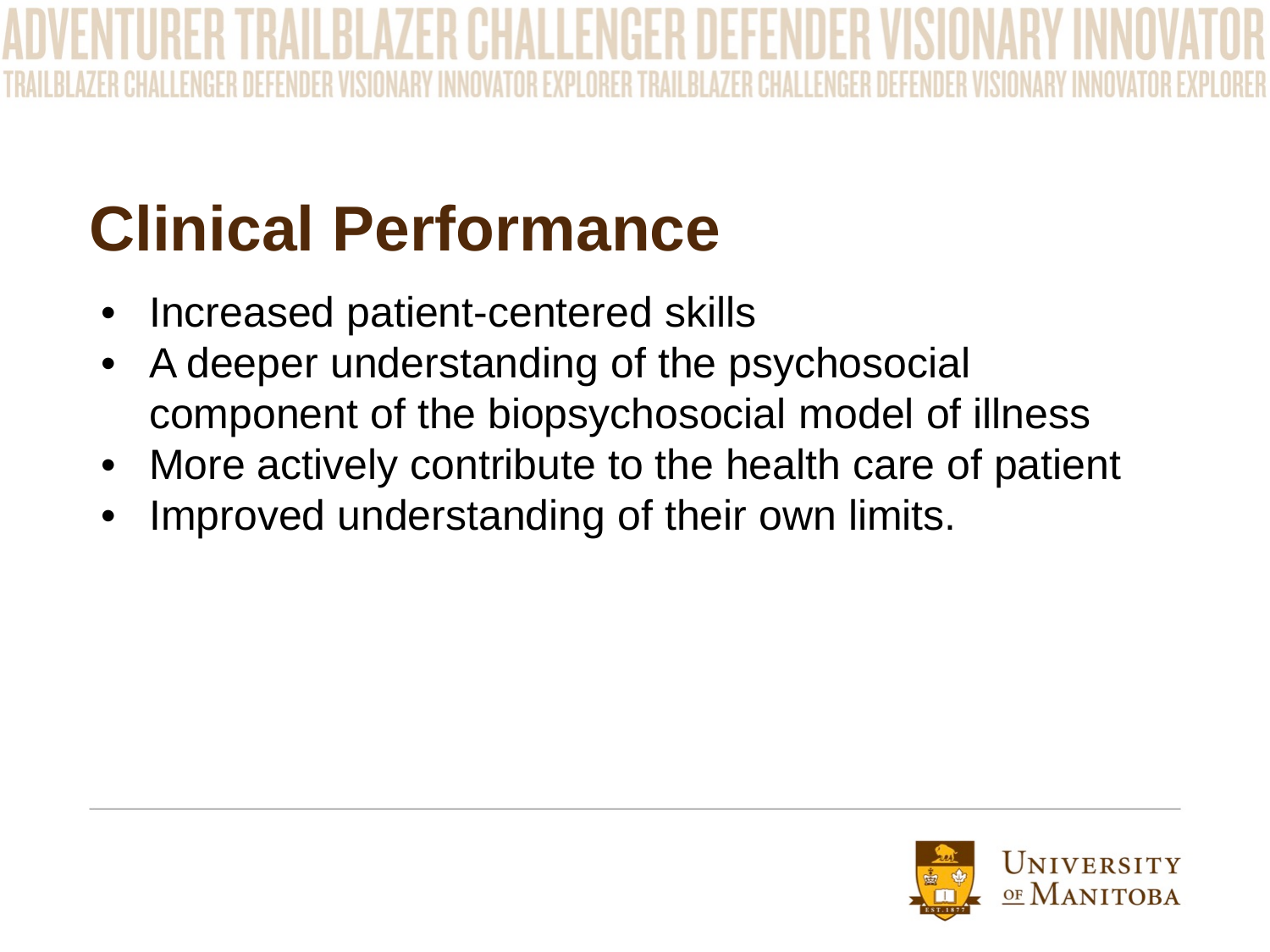### **Clinical Performance 2**

- Greater confidence in dealing with uncertainty
- More reflective practice
- Self-directed
- Better understanding the health care system.

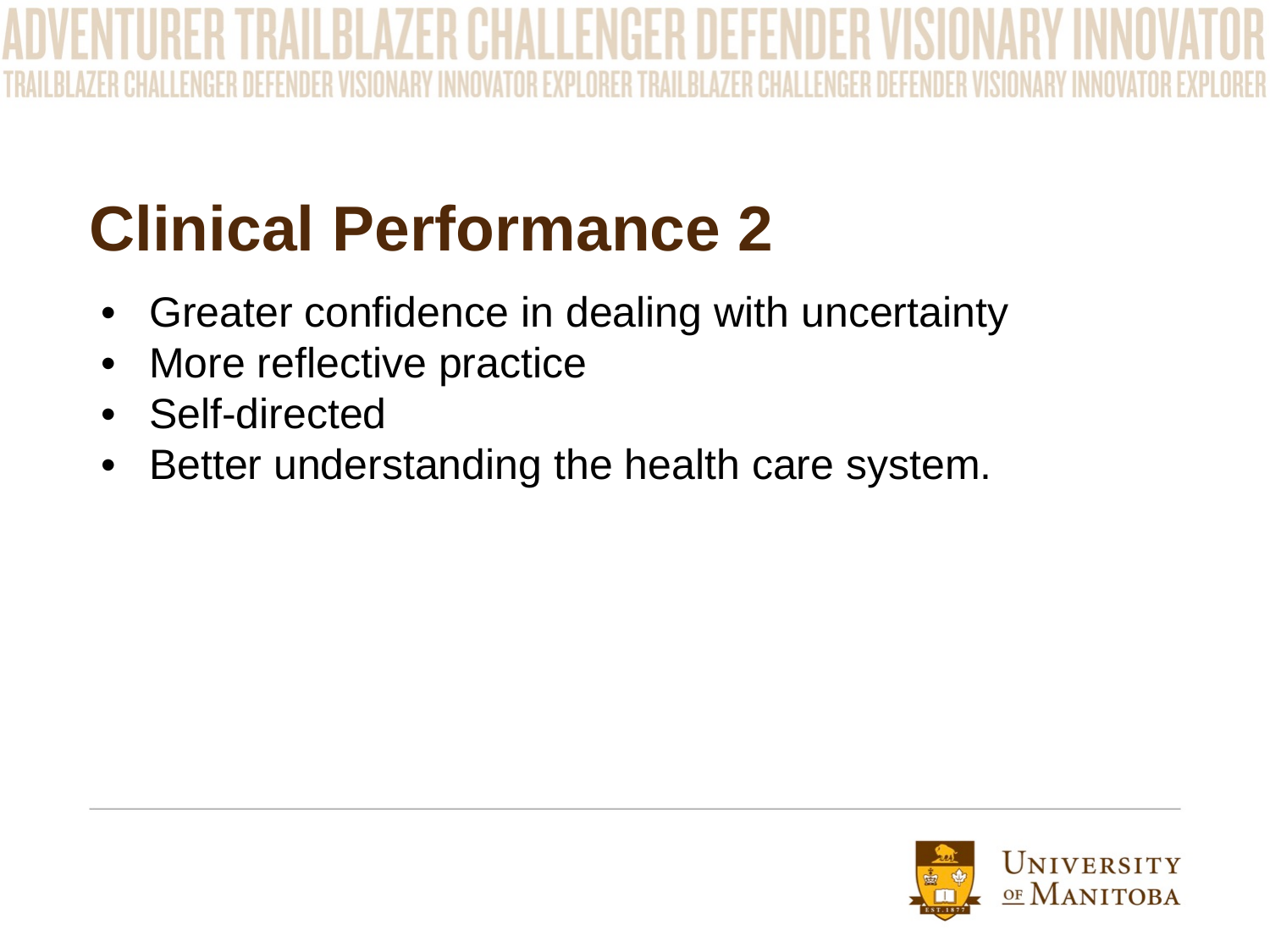### **Empathy**

PPOS = Patient-Practitioner Orientation Scale



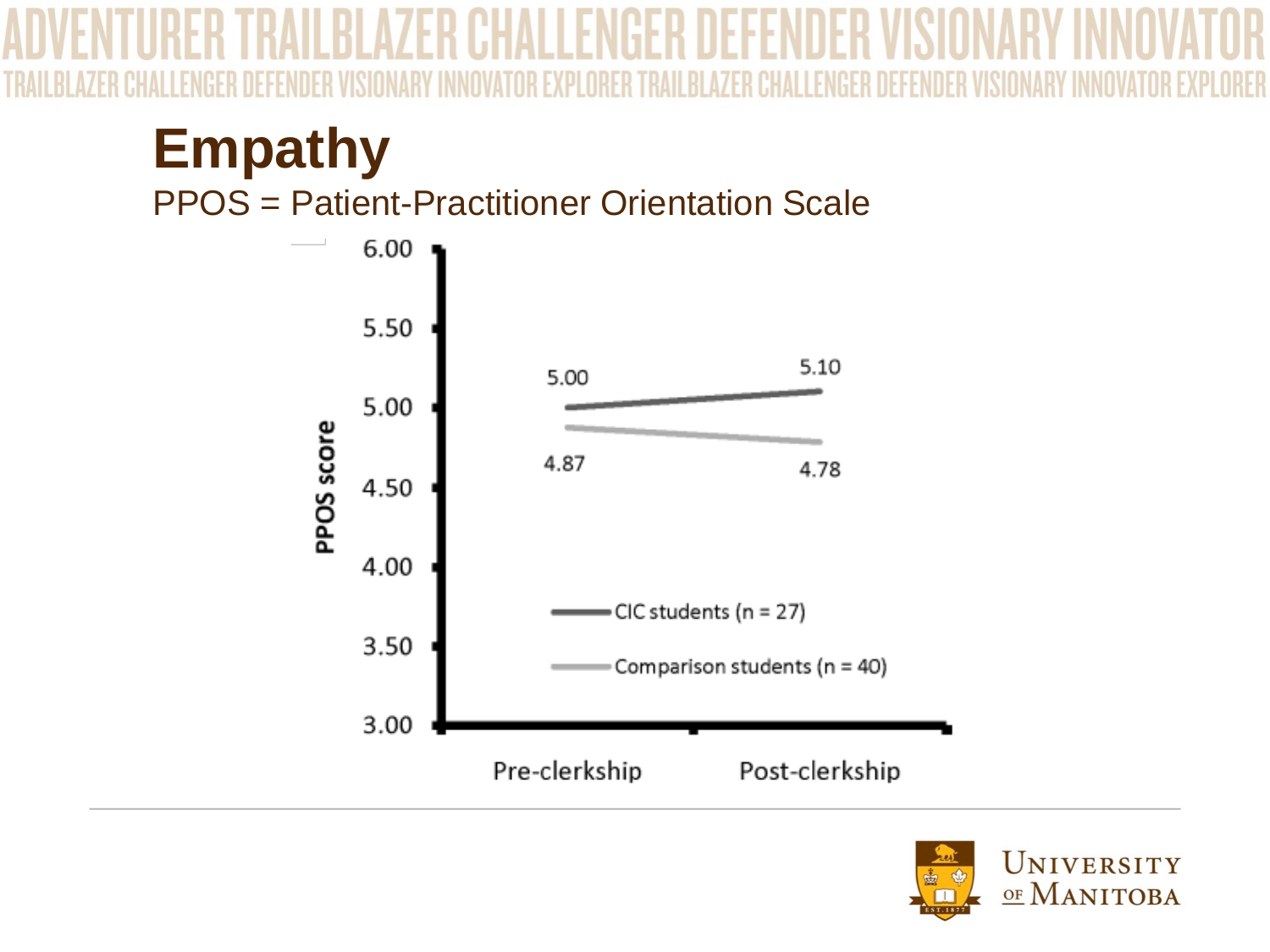### **Values and Ethics**

- Inspired commitment to and advocacy for patients and communities
- Increased feeling of responsibility to the community
- Increased confidence in dealing with ethical dilemmas

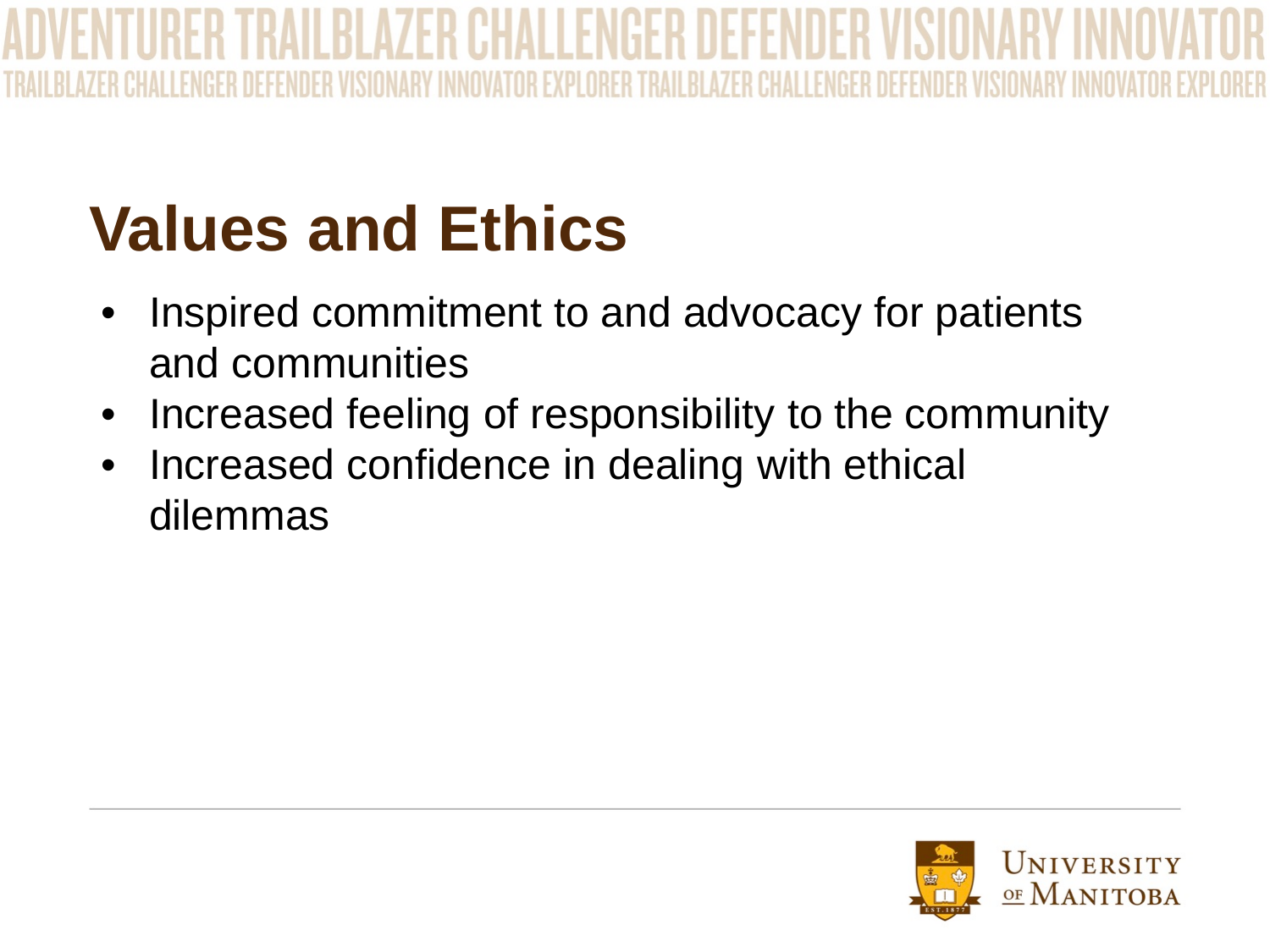### **Access to Patients**

- LIC students logged equal or more exposure to core diagnoses
- More LIC students ( $n = 27$ ) than TBR students ( $n =$ 45), indicated they saw patients before admission (70% versus 17%) and post-discharge(89% versus 12%)

Hirsh D, Gaufberg E, Ogur B, Cohen P, Krupat E, Cox M, Pelletier S, Bor D. Educational outcomes of the Harvard Medical School–Cambridge Integrated Clerkship: a way forward for medical education. Acad Med 2012;87 (5):643–50

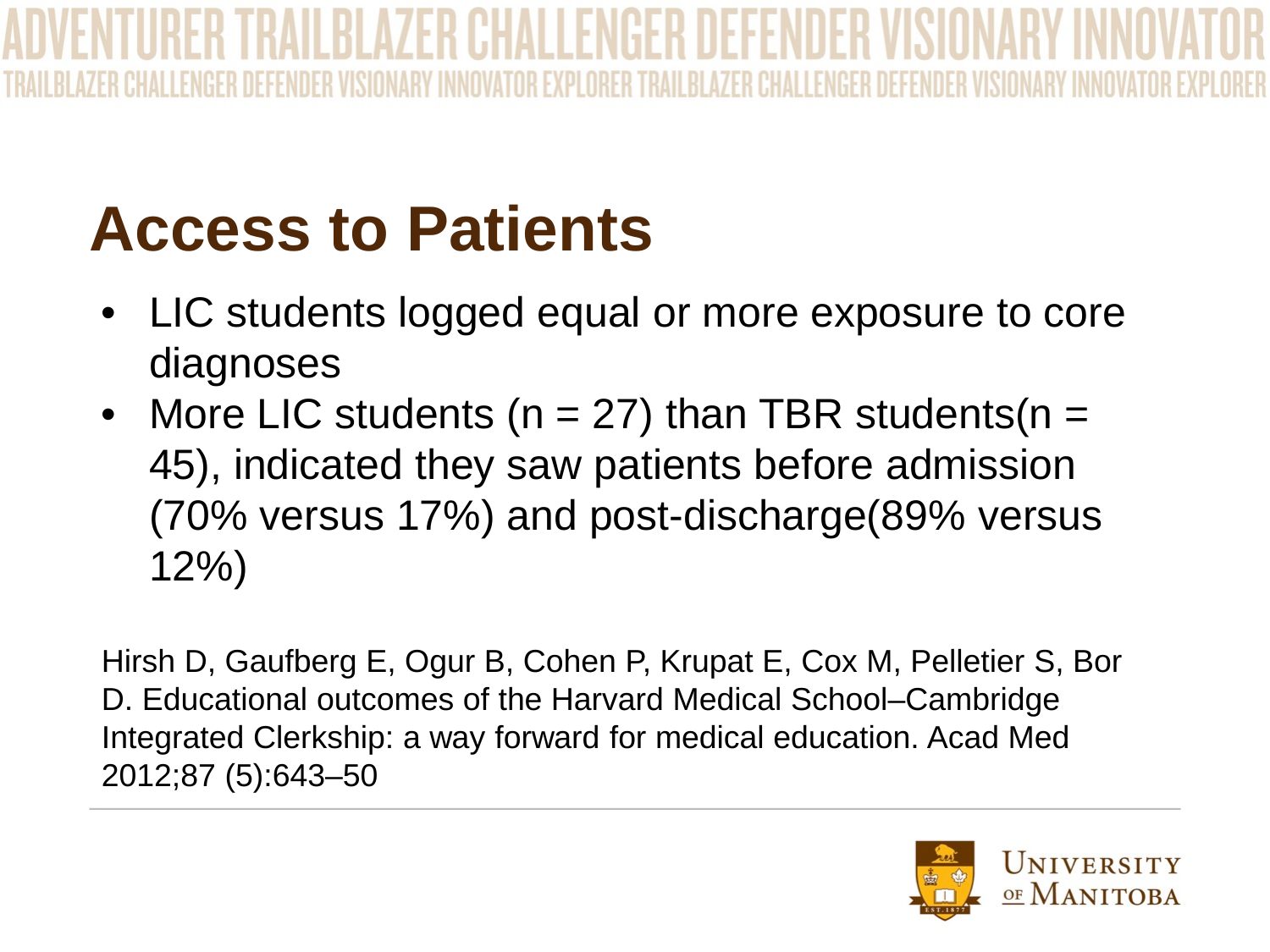### **Adequacy of Evaluation**

- Self-reported adequacy of direct observation of clinical skills LIC Mean 4.4 cf. TBR 3.8  $(ES = 0.09$  of 5)
- Self-reported adequacy of feedback on student performance Mean 4.2 cf. 3.8 ( $ES = 0.05$  of 5)

(Poncelet AN, Bokser S, Calton B, et al. Development of a longitudinal integrated clerkship at an academic medical centre. Med Educ Online 2011;16:5939)

• More LIC students ( $n = 27$ ) compared with TBR students ( $n = 40$ ) indicated they received feedback on clinical performance (90% versus  $33\%$ ) (p < 0.01) Hirsh et al.

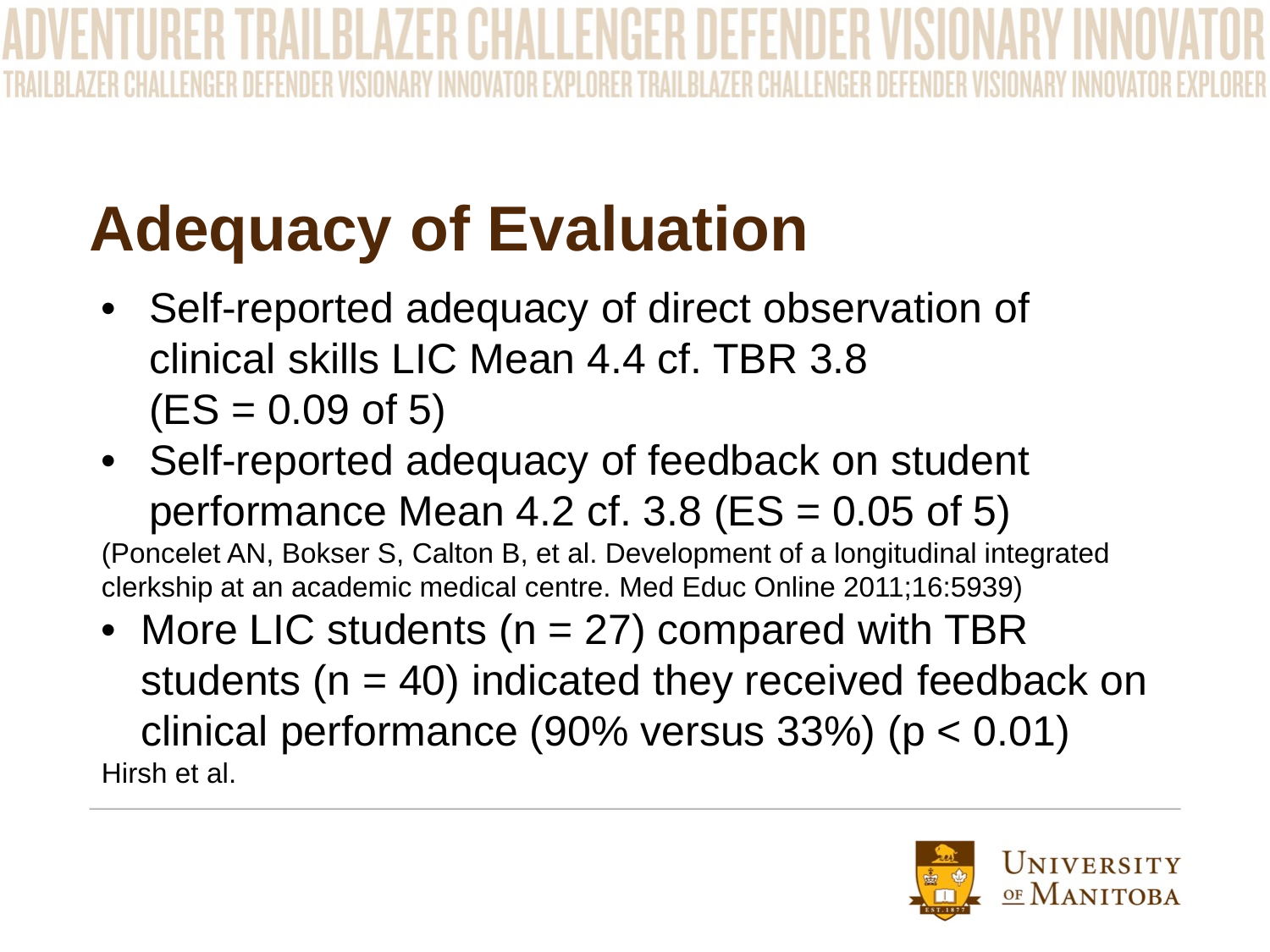### **Disadvantages of a LInC**

- Works better with students that are self-directed in the clinical environment
- At the beginning learning a more complex environment can be disorienting
- More complex scheduling
- Audio-visual challenges

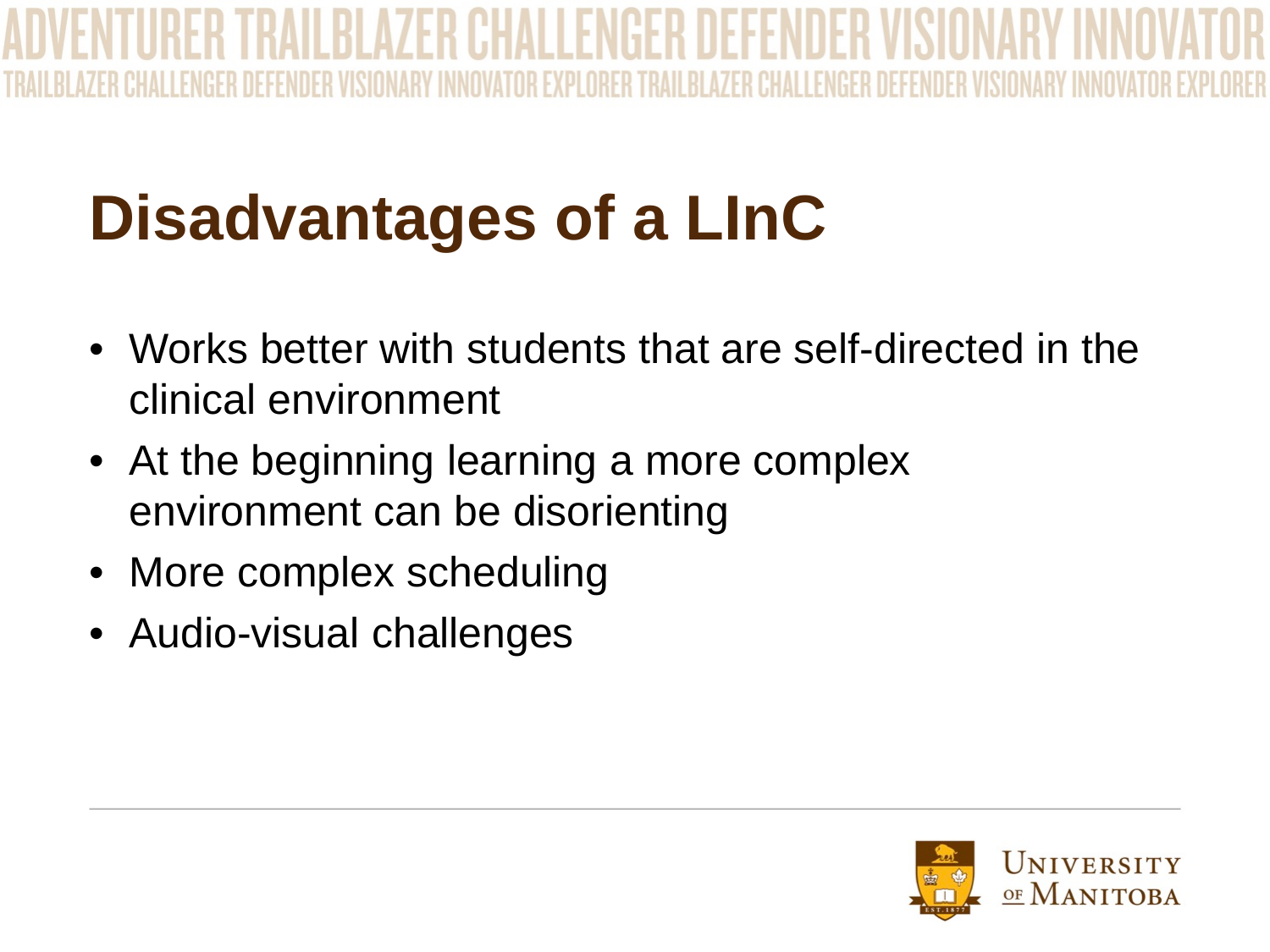- Core of the LInC is to place students in a rural family practitioner's practice for a day every two weeks and do the same with a Brandon family practitioner
- Mini-blocks for two weeks at a time.
- Major disciplines are revisited 3 or four times during the year.
- Try to use the same preceptors in specialties for each exposure

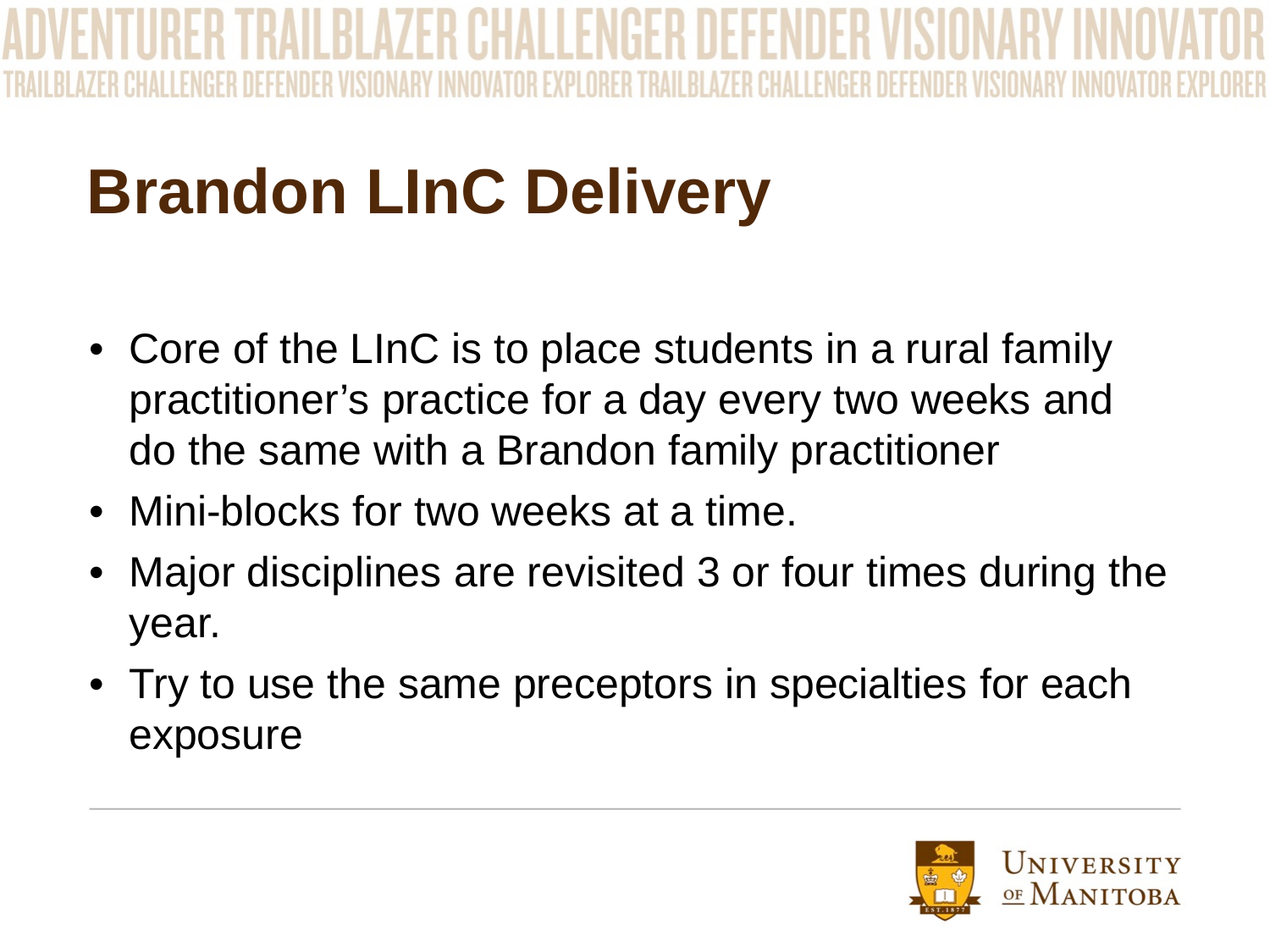- Exams are written after academic content has been covered but not all clinical exposure
- Evaluation is similar to Winnipeg but an extra ITER is done after two weeks in a discipline to get feedback to the student earlier
- Mini-CEXs (Clinical examination exercises) are done 16 times in the family medicine environment including communication, clinical reasoning, history and physical exam

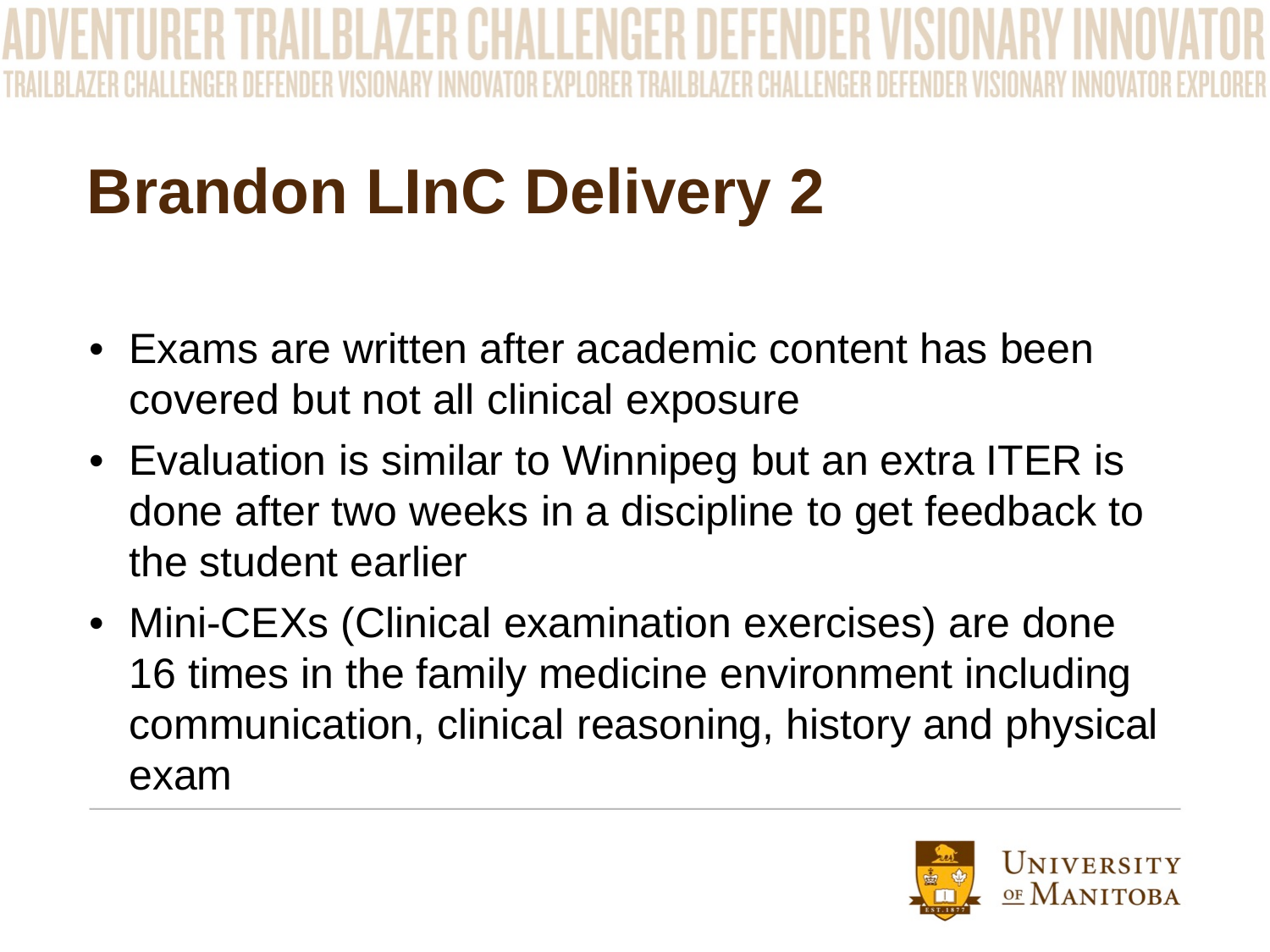- Started October 2017
- Attracted one student
- Passed exams and met all ECPs
- Most ECPs were met by the six-month mark
- One student for 2018/19
- Four students interested for 2019/2020

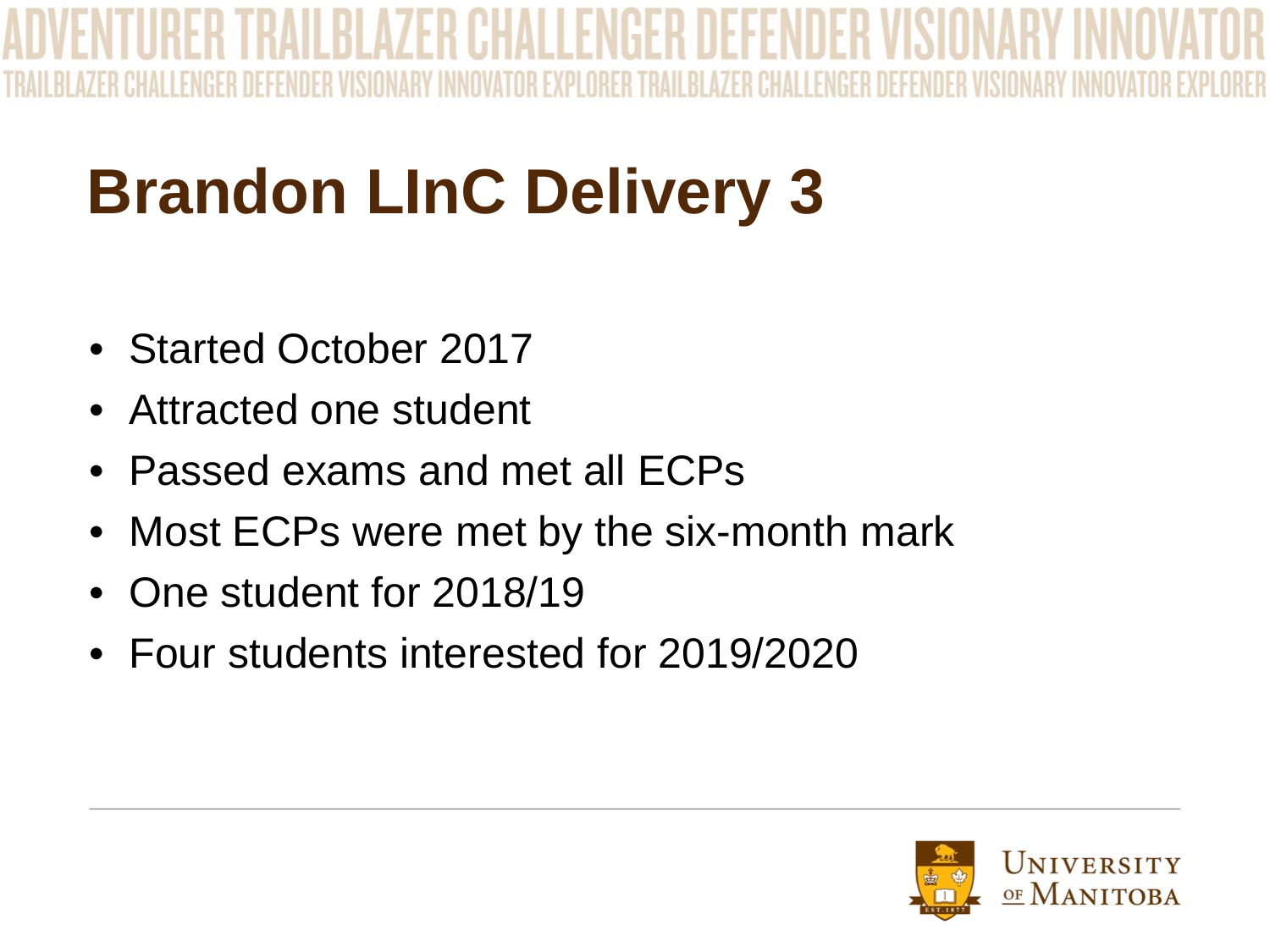- Learning from the first year
	- Small bumps along the way
	- Adjusted exam day part way through
	- AV was a challenge need to get teaching in a room with AV connection
	- Did fairly well with evaluation completion
	- Getting a single FITER for family medicine or internal medicine is a challenge

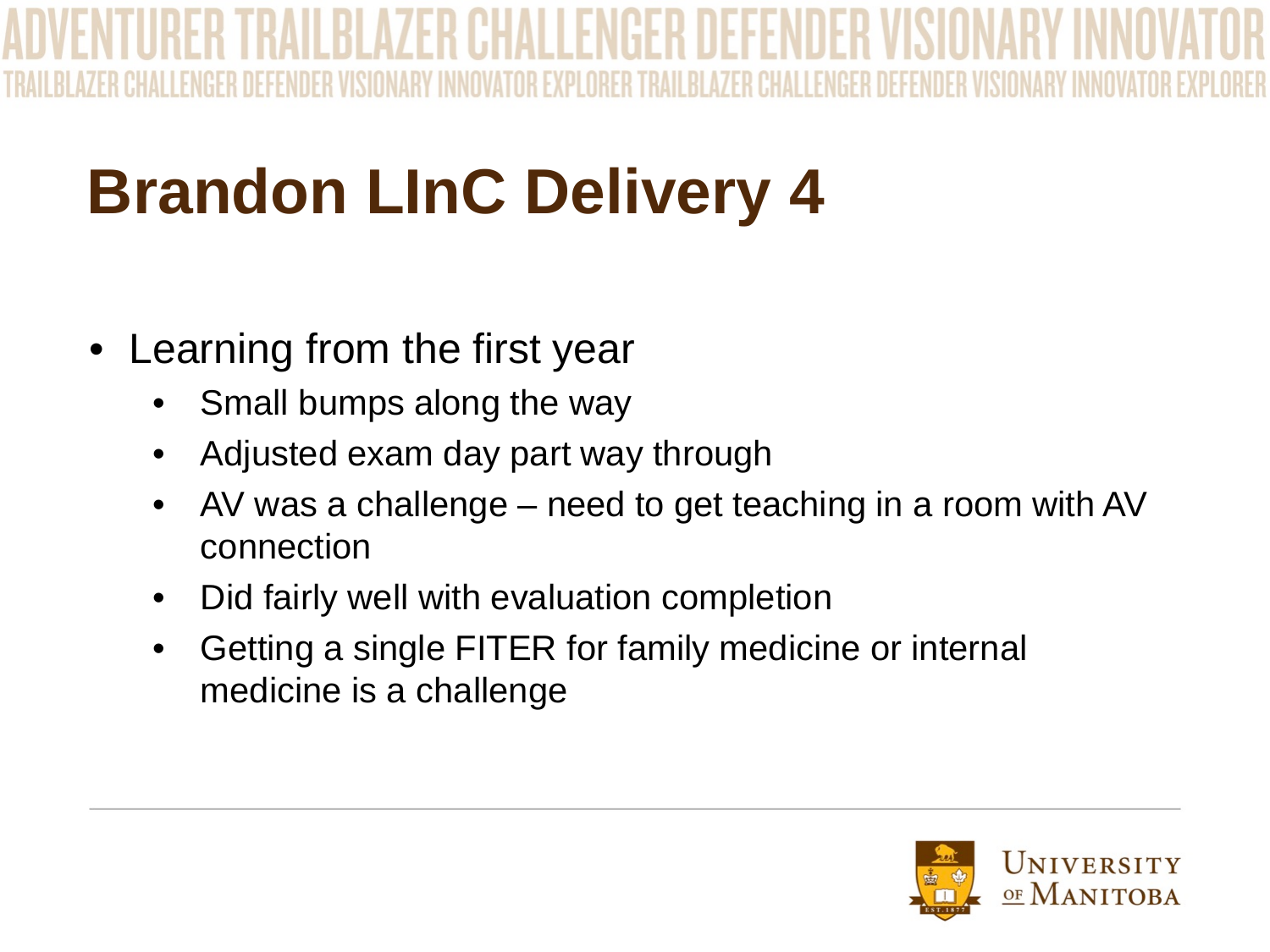- **Feedback** 
	- More exposure to orthopedics
	- Different preceptors for Psychiatry busier practitioners
	- More ED up front
	- More time in anesthesia
	- One pediatric preceptor didn't allow a lot of hands on
	- Difficulty getting deliveries when paired with a family medicine resident
	- More call at the beginning of the year

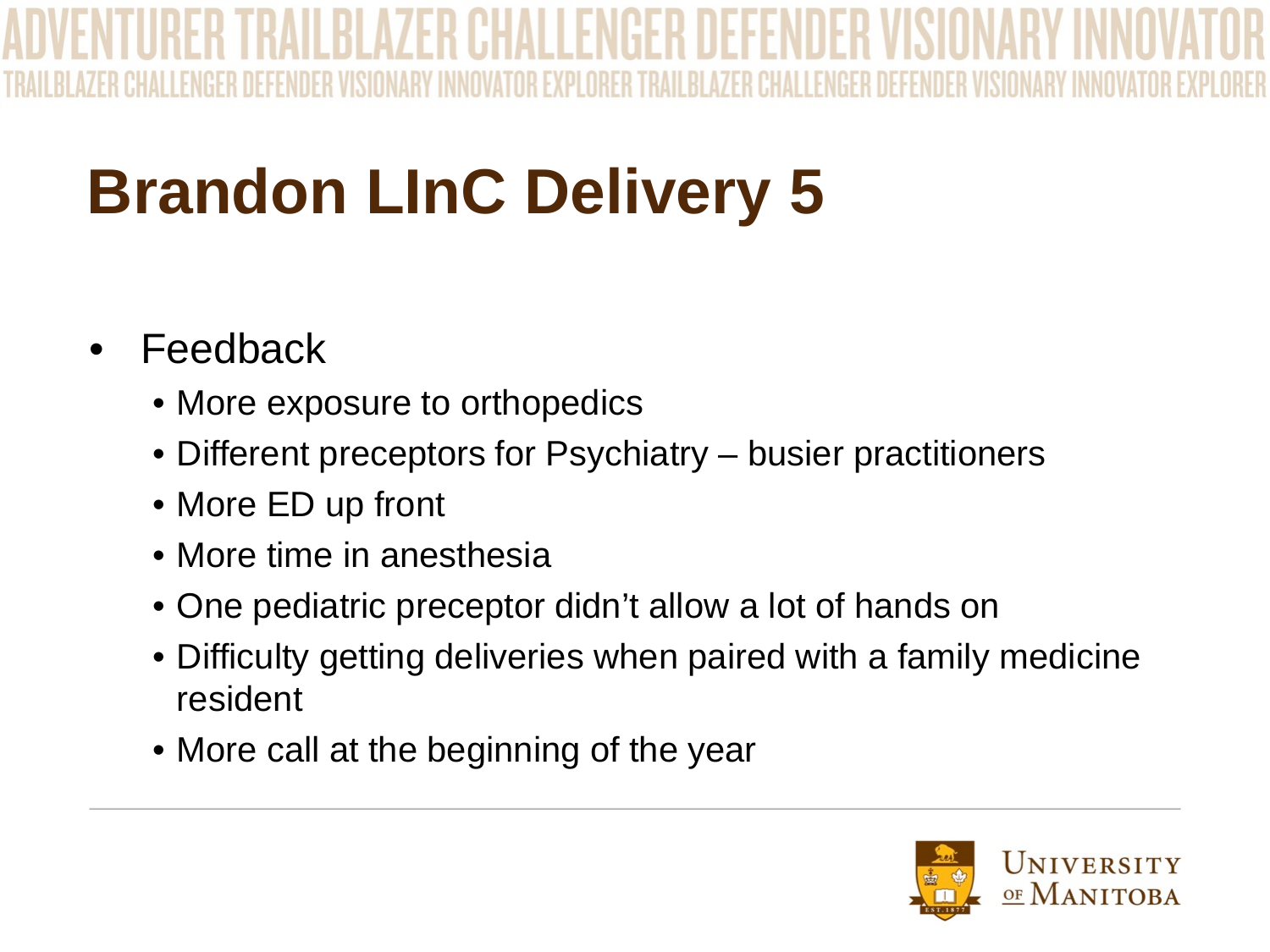### **The Future**

- Viable model of clerkship for U of M
- Helps to get students to rural Manitoba for longer during medical school
- The sooner you can get students out of the city, the more likely they are to stay rural
- Expansion to 16 LInC spots over the next five years

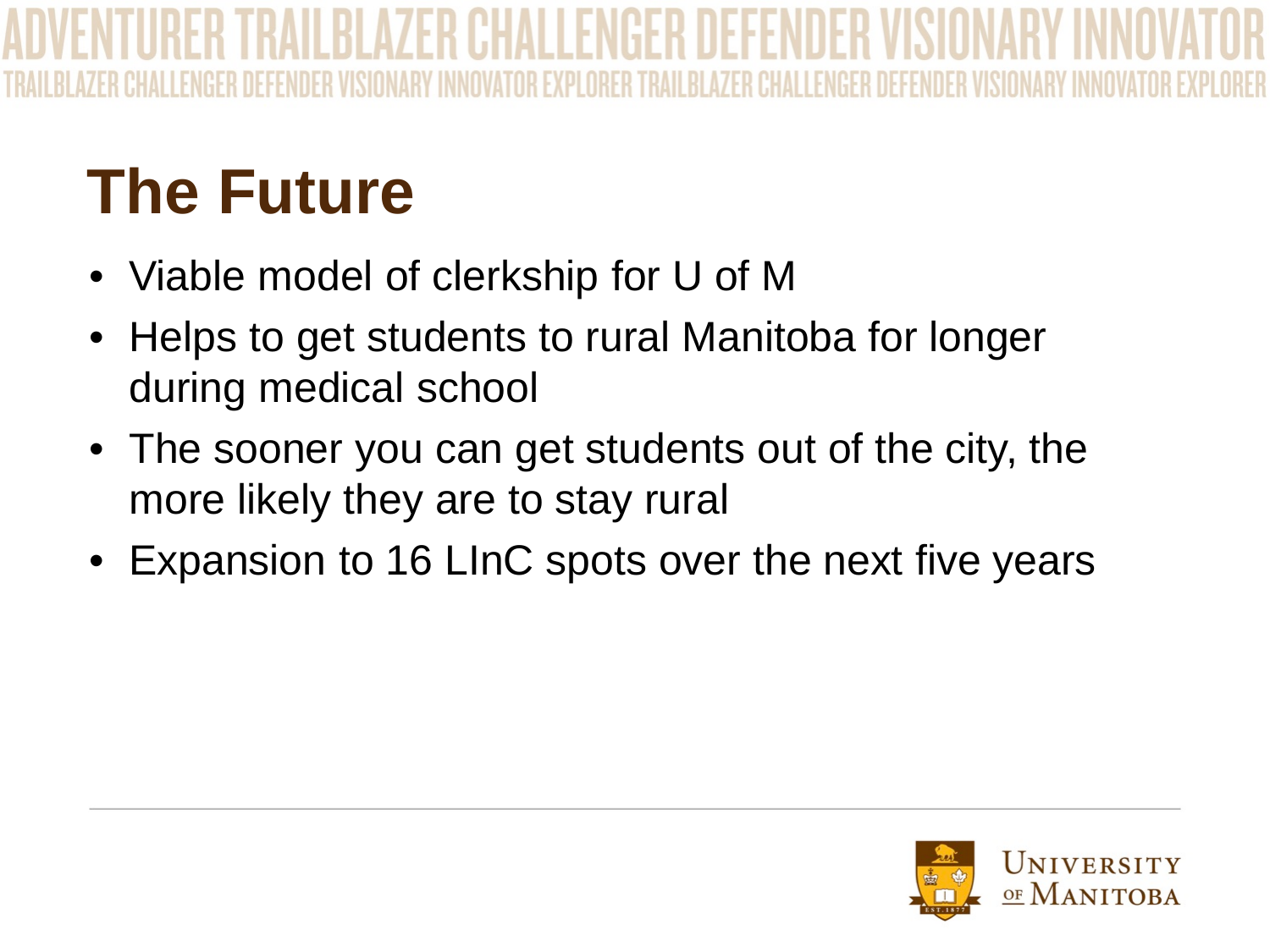### **Bibliography**

- Thistlethwaite JE, Bartle E, Chong AA, et al. A review of longitudinal community and hospital placements in medical education: BEME Guide No. 26. *Med Teach*. 2013;**35**:e1340-1364.
- Walters L, Greenhill J, Richards J, et al. Outcomes of longitudinal integrated clinical placements for students, clinicians and society. *Med Educ*. 2012;**46**:1028-1041.
- Hirsh DA, Ogur B, Thibault GE, Cox M. "Continuity" as an organizing principle for clinical education reform. *N Engl J Med*. 2007;**356**:858-866
- Poncelet A, Bokser S, Calton B, et al. Development of a longitudinal integrated clerkship at an academic medical center. Med Educ Online 2011;16 5939 - DOI: 10.3402/meo.v16i0.5939
- Hirsh, D. et al. Educational Outcomes of the Harvard MedicalSchool– Cambridge Integrated Clerkship: A Way Forward for Medical Education Acad Med 2012; 87: 643-50